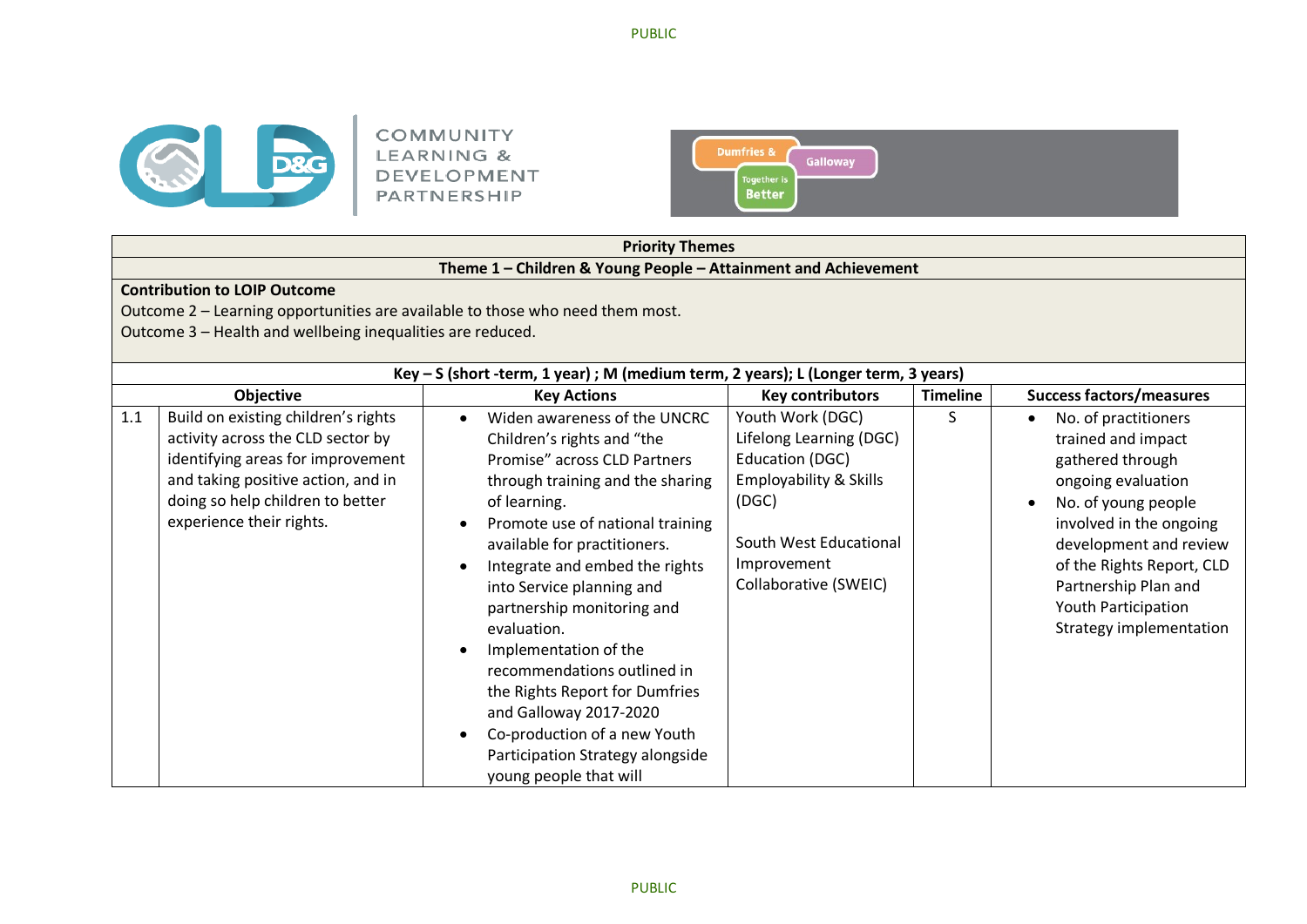|     |                                                                                                                                                                                                                | strengthen youth democracy<br>structures in D&G.                                                                                                                                                                                                                                                                                                                                                                                                                                              |                                                                                                                                                                      |                                          |                                                                                                                                                                                                                                                                                                                                                                                                                                                               |
|-----|----------------------------------------------------------------------------------------------------------------------------------------------------------------------------------------------------------------|-----------------------------------------------------------------------------------------------------------------------------------------------------------------------------------------------------------------------------------------------------------------------------------------------------------------------------------------------------------------------------------------------------------------------------------------------------------------------------------------------|----------------------------------------------------------------------------------------------------------------------------------------------------------------------|------------------------------------------|---------------------------------------------------------------------------------------------------------------------------------------------------------------------------------------------------------------------------------------------------------------------------------------------------------------------------------------------------------------------------------------------------------------------------------------------------------------|
| 1.2 | Focus our joint CLD Partner<br>resources on meeting the emerging<br>health and wellbeing needs of our<br>children and young people to help<br>aid recovery from the short and<br>longer-term impacts of Covid. | Identify key messages from<br>$\bullet$<br>Covid evaluative reports and CLD<br>Plan consultation to inform<br>service planning.<br>Tailor a range of interventions<br>and supports across partners<br>targeted at those who need<br>assistance most.<br>Region wide provision for young<br>people with caring<br>responsibilities (Young Carers)<br>will be piloted in collaboration<br>with the Young Carers Project.<br>Capture evidence and case<br>studies to help demonstrate<br>impact. | <b>CLD Partnership</b><br>Youth Work (DGC)<br>Lifelong Learning (DGC)<br><b>Health &amp; Social Care</b><br>(HSC) Community<br>Development<br><b>SWEIC</b>           | S<br>$\bullet$<br>$\bullet$<br>$\bullet$ | No. of young people<br>supported against those<br>identified as needing<br>support<br>Evidence that<br>interventions have had a<br>positive impact<br>No. of young people<br>engaging with services<br>No. of young people<br>reporting an increase in<br>their confidence and<br>other well-being<br>indicators as a result of<br>interventions<br>No. of YP benefitting<br>from targeted<br>community based health<br>& wellbeing<br>initiatives/activities |
| 1.3 | Ensuring partners continue to<br>adopt a co-ordinated approach to<br>targeting resources to ensure our<br>young people are achieving and are<br>supported to reach their full<br>potential.                    | Delivering activities and<br>$\bullet$<br>initiatives around community<br>based engagement and youth<br>work.<br>Increase the opportunities for<br>$\bullet$<br>young people to participate in<br>accredited award programmes<br>i.e. Duke of Edinburgh's Award<br>with a view to increase                                                                                                                                                                                                    | Youth Work (DGC)<br>Lifelong Learning (DGC)<br><b>Education (DGC)</b><br><b>Employability &amp; Skills</b><br>(DGC)<br>D&G College<br>Skills Development<br>Scotland | $\mathsf{S}$<br>$\bullet$                | No. of young people<br>completing accredited<br>awards i.e. Duke of<br>Edinburgh's Award,<br><b>Dynamic Youth Awards</b><br>and Youth Achievement<br>Awards<br>Young People's learning<br>portfolios and case                                                                                                                                                                                                                                                 |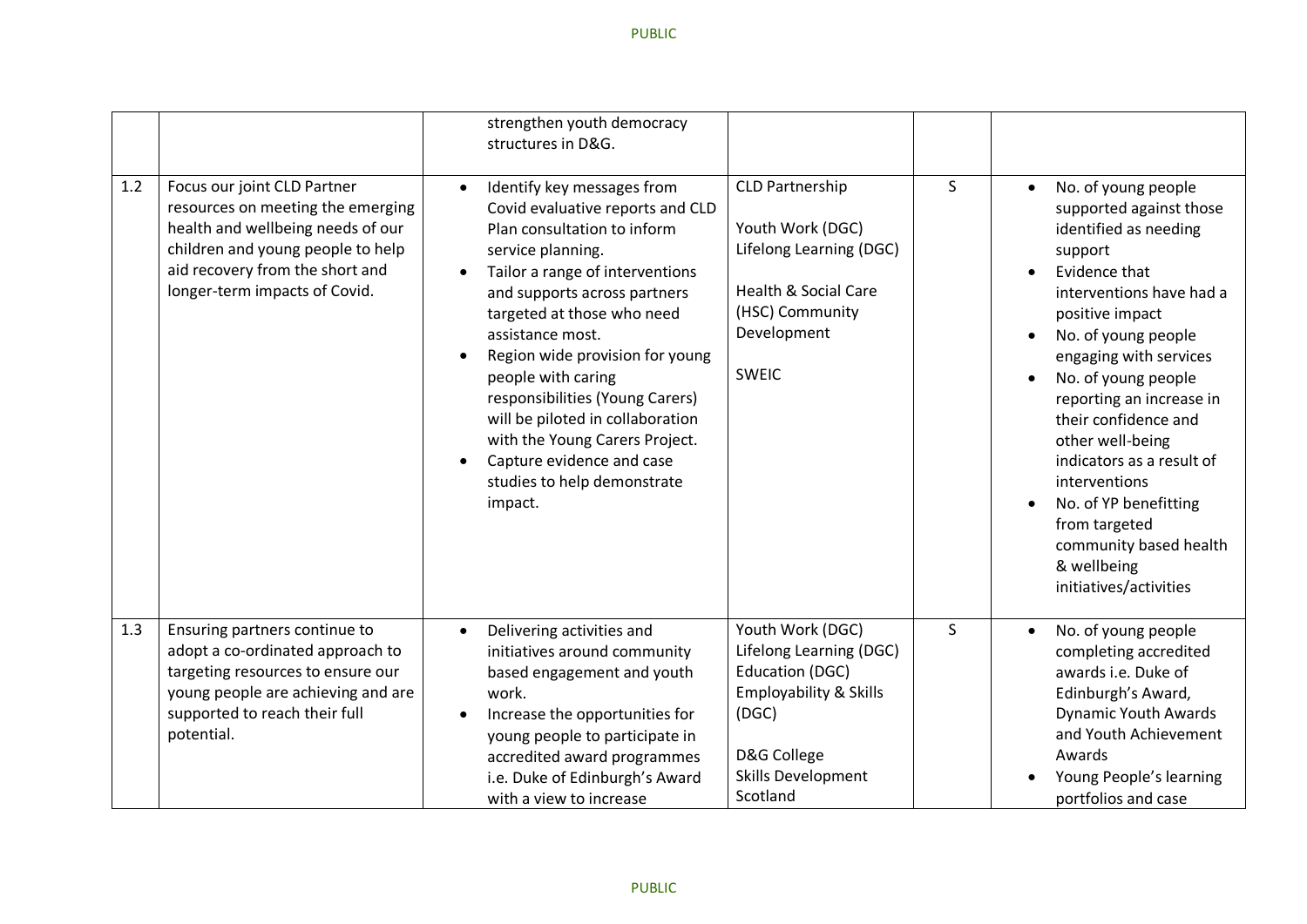|     |                                                                   | engagement beyond the number<br>of young people participating<br>pre-pandemic.<br>Continue to track achievement<br>within and out with the school<br>day to improve career choices,<br>positive destinations and life<br>opportunities and covering the<br>16-24 age bracket.<br>Increase work placement<br>opportunities and developing<br>pathways to increase<br>opportunities for senior phase<br>students.<br><b>Embedding of Youth</b><br>Awards/Accredited Awards.<br><b>Increasing Work</b><br>placements/pathways/Senior<br>Phase opportunities.<br>Promoting use and uptake of My<br>World of Work (MWOW).<br>Contribute to the new<br>Recognising Skills & Achievement<br>Policy.<br><b>CLD Partners are offering</b><br>placements to young people<br>through the Kickstart Scheme to<br>aid employability. | Young Person's<br><b>Guarantee Partnership</b><br><b>SWEIC</b> | studies will assess the<br>impact of participation<br>No. of children using<br>$\bullet$<br><b>MWOW</b><br>No. of schools with<br>effective tracking in place<br>Participation measure<br>$\bullet$<br>No. of youth awards<br>achieved<br>No. of work placements<br>secured against identified<br>need<br>No. of young people in<br>meaningful employment,<br>education or training<br>(Youth Guarantee<br>Partnership)<br>Reduction in the number<br>of young people with an<br>'unknown' status<br>Number of young people<br>sustaining their Kickstart<br>employment or gaining<br>further employment as a<br>result of the Kickstart<br>Scheme<br>No. of young people<br>participating in universal<br>and targeted youth work<br>provisions |
|-----|-------------------------------------------------------------------|-------------------------------------------------------------------------------------------------------------------------------------------------------------------------------------------------------------------------------------------------------------------------------------------------------------------------------------------------------------------------------------------------------------------------------------------------------------------------------------------------------------------------------------------------------------------------------------------------------------------------------------------------------------------------------------------------------------------------------------------------------------------------------------------------------------------------|----------------------------------------------------------------|--------------------------------------------------------------------------------------------------------------------------------------------------------------------------------------------------------------------------------------------------------------------------------------------------------------------------------------------------------------------------------------------------------------------------------------------------------------------------------------------------------------------------------------------------------------------------------------------------------------------------------------------------------------------------------------------------------------------------------------------------|
| 1.4 | Increase opportunities and<br>participation rates in STEM related | Integrate STEM learning into<br>$\bullet$<br>activities and programmes.                                                                                                                                                                                                                                                                                                                                                                                                                                                                                                                                                                                                                                                                                                                                                 | S/M<br><b>STEM Partnership</b><br>Lifelong Learning (DGC)      | No. of young people<br>$\bullet$<br>participating in STEM<br>activities                                                                                                                                                                                                                                                                                                                                                                                                                                                                                                                                                                                                                                                                          |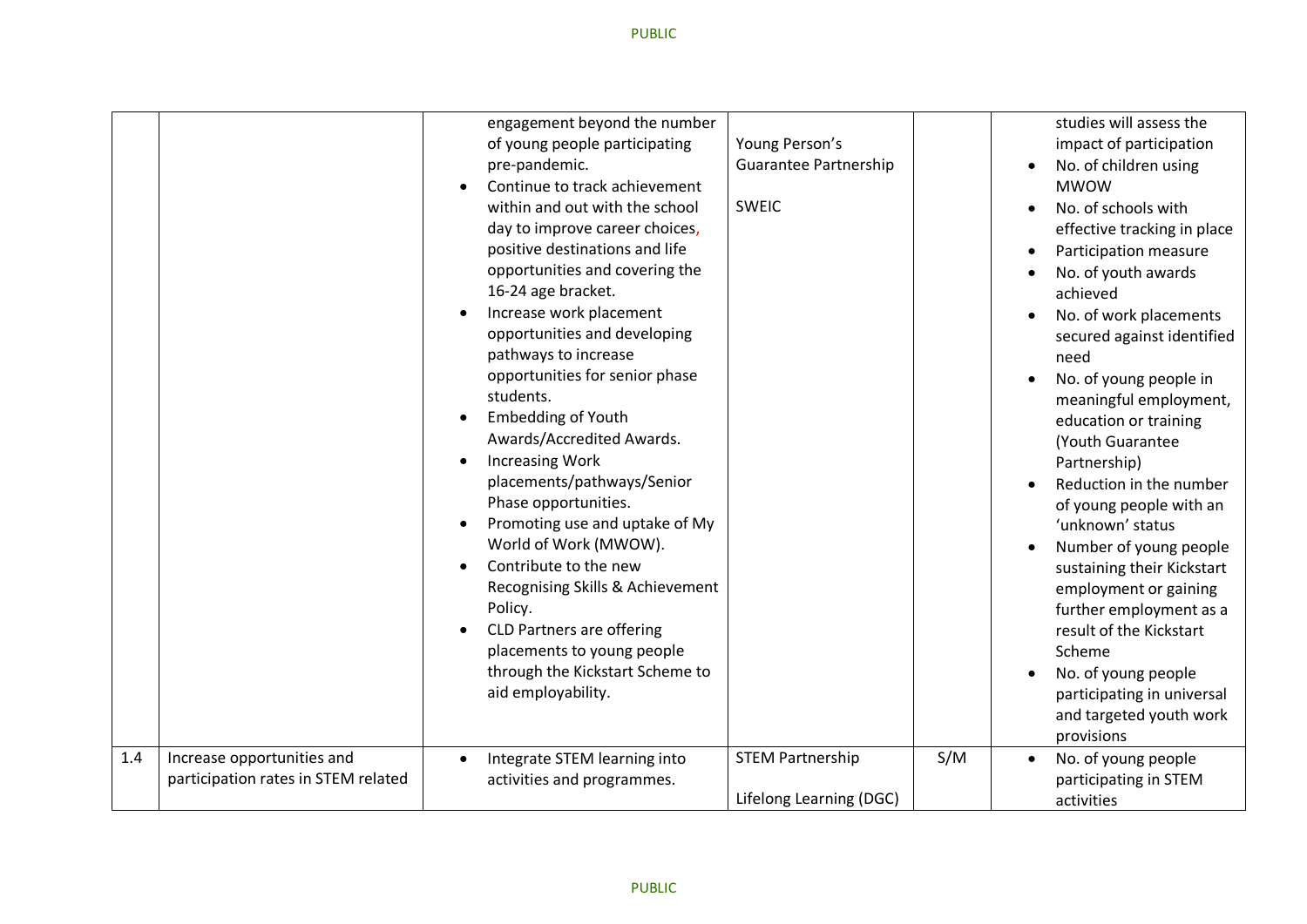|     | activities, including work to help<br>inform future career choices.                                                                                                                                | Participation in annual<br>$\bullet$<br>conference/STEM learning<br>events.<br><b>Utilisation of Education Scotland</b><br>funding to increase and widen<br>opportunities.                                                                                                                                                                                                                                                                                                          | <b>Education (DGC)</b><br>Youth Work (DGC)<br>D&G College<br>Youth Work Partnership<br><b>SWEIC</b>      |     | No. of young people<br>$\bullet$<br>progressing into STEM<br>careers                                                         |
|-----|----------------------------------------------------------------------------------------------------------------------------------------------------------------------------------------------------|-------------------------------------------------------------------------------------------------------------------------------------------------------------------------------------------------------------------------------------------------------------------------------------------------------------------------------------------------------------------------------------------------------------------------------------------------------------------------------------|----------------------------------------------------------------------------------------------------------|-----|------------------------------------------------------------------------------------------------------------------------------|
| 1.5 | Develop a new universal offer for<br>Family Learning in partnership with<br>Schools to help reduce the poverty<br>related attainment gap and<br>support our most vulnerable<br>parents and carers. | Review the existing model for<br>$\bullet$<br>Family Learning in partnership<br>with Education to help develop a<br>new model which builds capacity<br>and leads to increased provision<br>across our schools.<br>Engage with schools to<br>investigate how Family Learning<br>approaches can be made more<br>universal.<br>Agree a new model and provide<br>upskilling/support as required.<br>Monitor new approach to<br>capture best practice and share<br>across the authority. | Lifelong Learning (DGC)<br>Education (DGC)<br><b>SWEIC</b>                                               | S/M | Level of Family Learning<br>$\bullet$<br>activities<br>No. of practitioners able<br>to support Family<br>Learning activities |
| 1.6 | Increase the use of Pupil Equity<br>Funding involving the CLD Sector to<br>improve outcomes and<br>experiences for young people.                                                                   | Identify best practice where the<br>CLD Sector has effectively<br>utilised PEF both locally and<br>nationally.<br>Build an evidence base to<br>demonstrate where CLD can<br>most effectively contribute.<br>Engage with Head Teachers and<br>Parent Councils to develop a                                                                                                                                                                                                           | Lifelong Learning (DGC)<br>Youth Work (DGC)<br>Education (DGC)<br>Third Sector providers<br><b>SWEIC</b> | M   | Amount of PEF funding<br>$\bullet$<br>allocated to CLD Sector                                                                |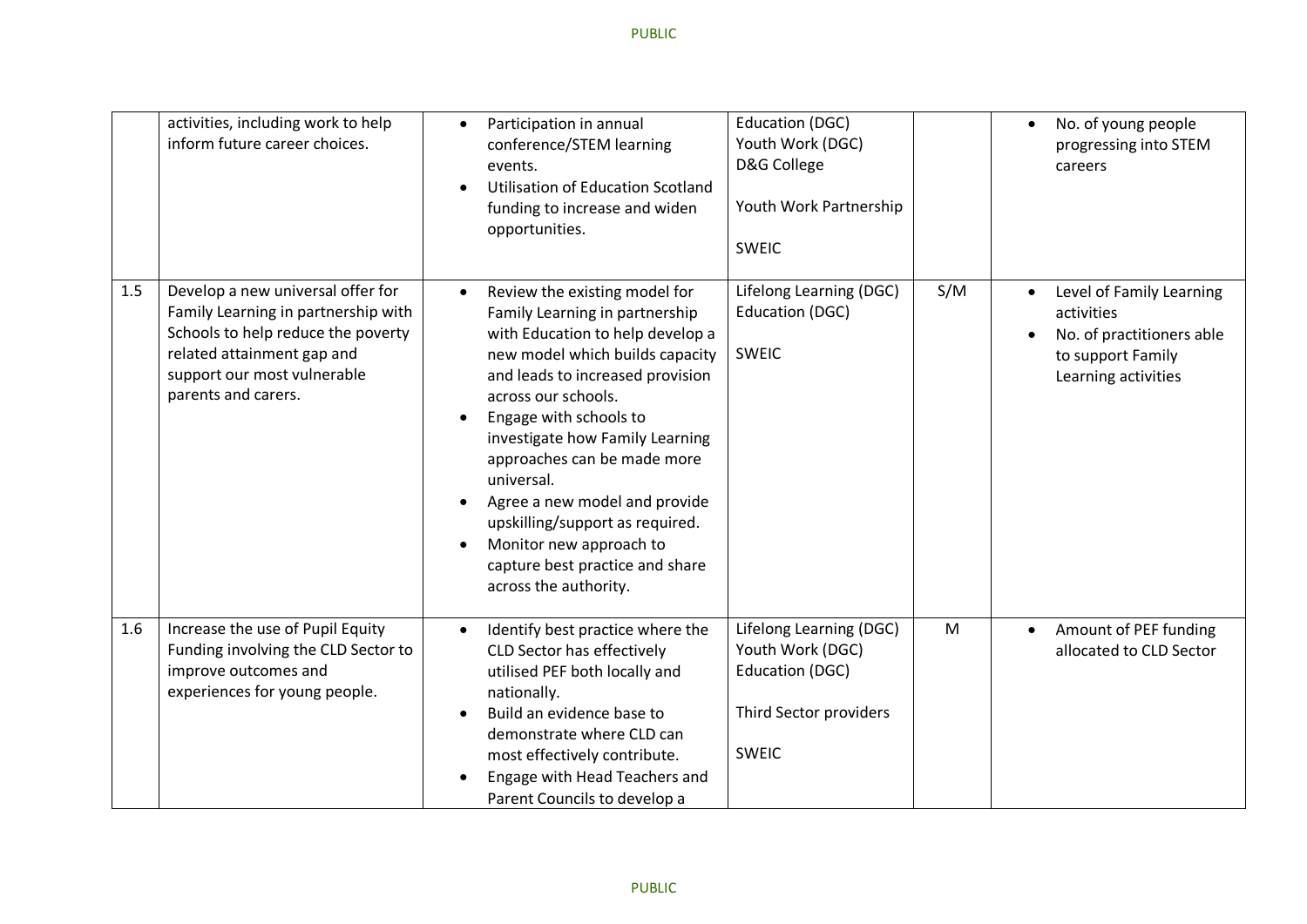|     |                                                                                                                                                                                                             | shared understanding around<br>where CLD can contribute.                                                                                                                                                                                                                                                                                                                                                                                                                                                                                                                                                                                                                                                                                                                                                                                                                                                                                                            |     |                                                                            |                                                                                                                                                                                                                                                                                                                                                                                                                                                                                                                                                                                                                                                                                                                                                                                                                                                                                                 |
|-----|-------------------------------------------------------------------------------------------------------------------------------------------------------------------------------------------------------------|---------------------------------------------------------------------------------------------------------------------------------------------------------------------------------------------------------------------------------------------------------------------------------------------------------------------------------------------------------------------------------------------------------------------------------------------------------------------------------------------------------------------------------------------------------------------------------------------------------------------------------------------------------------------------------------------------------------------------------------------------------------------------------------------------------------------------------------------------------------------------------------------------------------------------------------------------------------------|-----|----------------------------------------------------------------------------|-------------------------------------------------------------------------------------------------------------------------------------------------------------------------------------------------------------------------------------------------------------------------------------------------------------------------------------------------------------------------------------------------------------------------------------------------------------------------------------------------------------------------------------------------------------------------------------------------------------------------------------------------------------------------------------------------------------------------------------------------------------------------------------------------------------------------------------------------------------------------------------------------|
| 1.7 | Build upon and continue to<br>develop the role of the D&G Youth<br>Council and the Youth Work<br>Partnership in capturing key issues<br>affecting young people and helping<br>to improve service provision. | Youth Council Elections,<br>Youth Work Partnership<br>$\bullet$<br>including the Scottish Youth<br>Youth Work (DGC)<br>Parliament, will be delivered<br>between September - November<br><b>Youth Council</b><br>2021 and will see a new cohort<br>of young people aged 12-25<br><b>CLD Partnership</b><br>elected to represent their<br>geographic area or communities<br>of interest. Orientation will take<br>place between December 2021-<br>January 2022.<br>Joint Meetings will take place<br>between Dumfries and Galloway<br>Youth Council and Dumfries and<br>Galloway Council and the<br><b>Community Planning Partnership</b><br>annually.<br>Re-establish the Listen2Us and<br>wider Champions Board forums<br>in collaboration with care<br>experienced young people.<br>Develop the existing Regional<br>$\bullet$<br>Youth Work Partnership model<br>that includes 4 Locality Youth<br>Work Partnerships and 1 over-<br>arching Youth Work Strategic. | S/M | $\bullet$<br>$\bullet$<br>$\bullet$<br>$\bullet$<br>$\bullet$<br>$\bullet$ | No. of young people who<br>express an interest in<br>standing,<br>No. who participate in<br>training and campaigning<br>Improved networks for young<br>people elected to nominated<br>Youth Councillor roles with<br><b>Third Sector Organisations</b><br>including Carers Project,<br><b>Dumfries and Galloway Multi-</b><br>cultural Association, LGBT<br>Youth Scotland and DG Voice<br>Progress and complete<br>actions outlined within the<br>Joint Action Plan developed<br>by the Youth Council and<br><b>Dumfries and Galloway</b><br>Council<br>Increased representation and<br>inclusion of young people in<br>local, regional and national<br>decision making forums<br>End of project report for term<br>1 of the Youth Council will be<br>presented in late 2021 that<br>details all work undertaken<br>by the Youth Council over<br>their term from April 2019 -<br>November 2021 |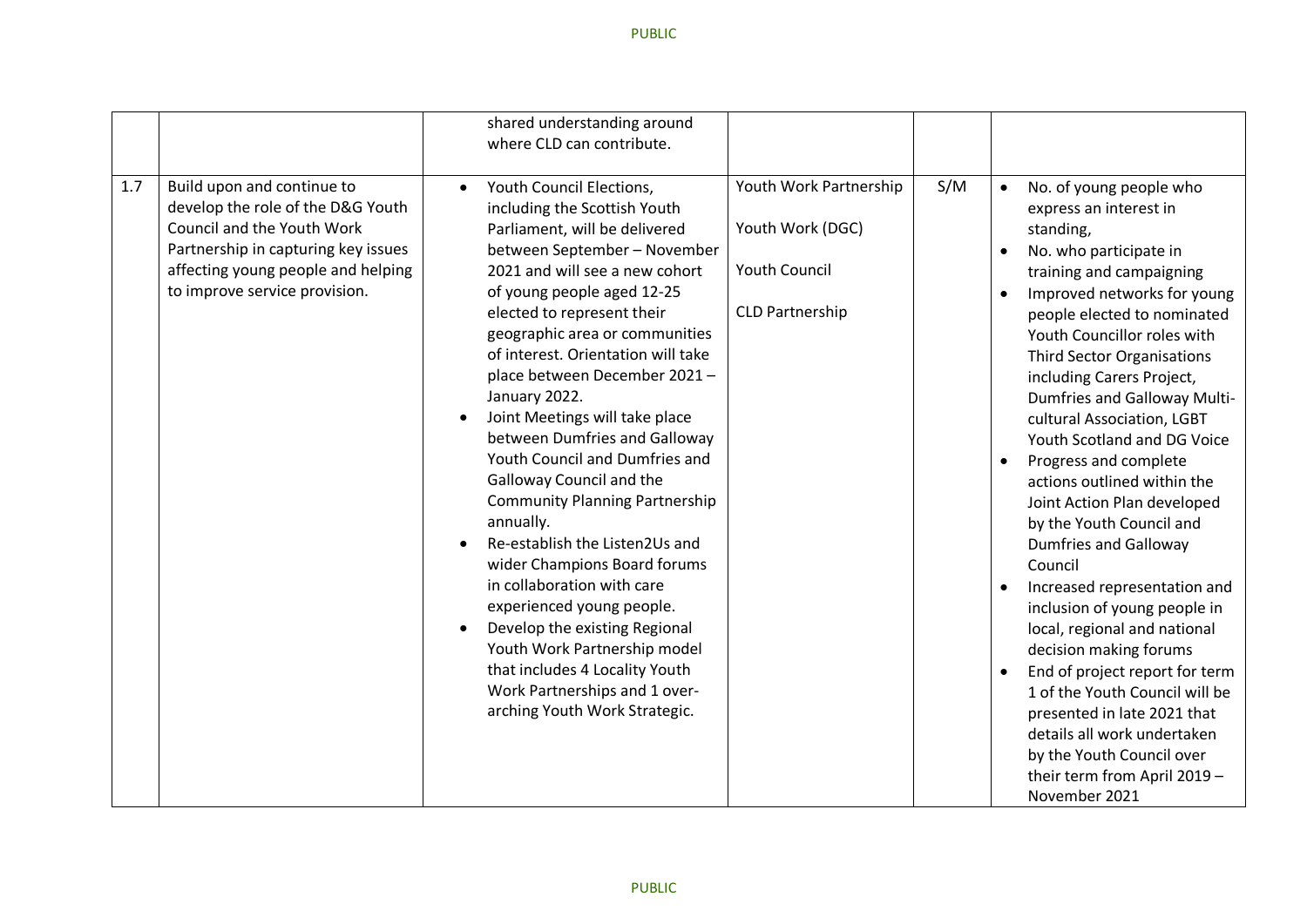|     |                                                                                                                                      |                                                                                                                                                                                                                                                                                                                                                                                                                                                                                                                                                                                                                                                                                      |                                                                                                                              |   | Progress against the<br>$\bullet$<br>Listen2Us Action Plan<br>(reported via Corporate<br>Parenting Group)<br>No. of young people involved<br>$\bullet$<br>in Listen2Us and Champions<br><b>Board</b>                              |
|-----|--------------------------------------------------------------------------------------------------------------------------------------|--------------------------------------------------------------------------------------------------------------------------------------------------------------------------------------------------------------------------------------------------------------------------------------------------------------------------------------------------------------------------------------------------------------------------------------------------------------------------------------------------------------------------------------------------------------------------------------------------------------------------------------------------------------------------------------|------------------------------------------------------------------------------------------------------------------------------|---|-----------------------------------------------------------------------------------------------------------------------------------------------------------------------------------------------------------------------------------|
| 1.8 | Develop CLD Partners' role in<br>Learning for Sustainability and<br>contribution to Scottish<br><b>Government Education outcomes</b> | Support actions and activities which<br>encourage:<br>Learning which is focussed on<br>building personal and social<br>development.<br>Learning which focuses on<br>understanding citizenship<br>(inclusive of relationships with<br>others, socio-ecological<br>relationships & community<br>relationships).<br>Developing a community<br>approach to attainment which is<br>inclusive and achievable (i.e.<br>outdoor learning for health and<br>wellbeing).<br>Learning will focus on skills for<br>life and work beyond formal<br>education.<br>Ensuring that partners are active<br>in closing the poverty-related<br>attainment gap and reducing<br>inequity within education. | Lifelong Learning (DGC)<br>Education (DGC)<br>Youth Work (DGC)<br><b>Employability &amp; Skills</b><br>(DGC)<br><b>SWEIC</b> | M | No. of young people<br>$\bullet$<br>participating<br>No. of young people<br>citing improvements in<br>confidence<br>No. of new activities<br>utilising outdoors/natural<br>environment<br>Evidence of attainment<br>gap narrowing |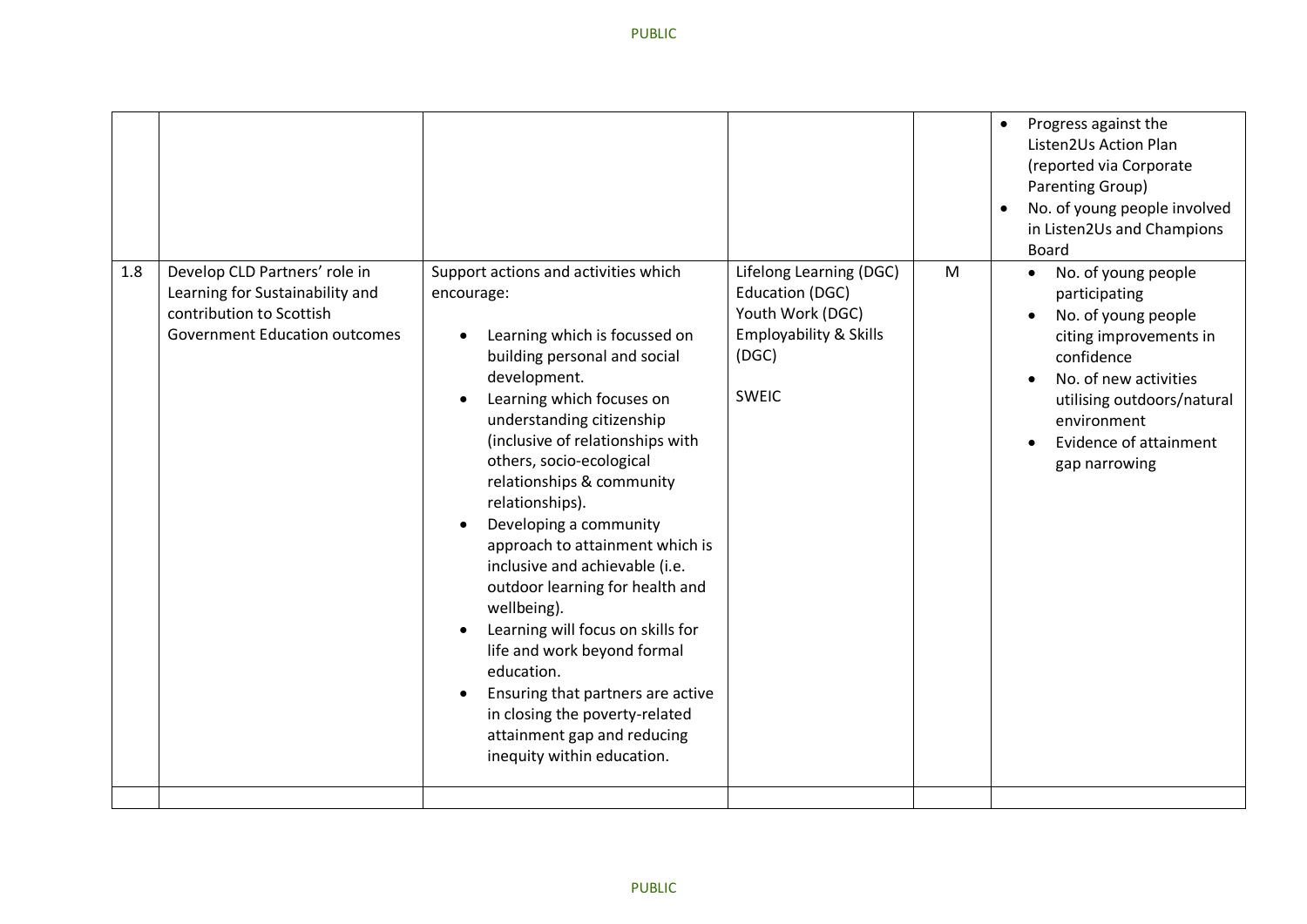|          | Theme 2 - Learning, Skills and Employability                                                                                                                                                                                                                                  |                                                                                                                                                                                                                                                                                                                                                                                                                                                                                                                                                      |                                                                                                                                                                                              |                 |                                                                                                                                                                                                                                                                                                             |  |  |  |  |
|----------|-------------------------------------------------------------------------------------------------------------------------------------------------------------------------------------------------------------------------------------------------------------------------------|------------------------------------------------------------------------------------------------------------------------------------------------------------------------------------------------------------------------------------------------------------------------------------------------------------------------------------------------------------------------------------------------------------------------------------------------------------------------------------------------------------------------------------------------------|----------------------------------------------------------------------------------------------------------------------------------------------------------------------------------------------|-----------------|-------------------------------------------------------------------------------------------------------------------------------------------------------------------------------------------------------------------------------------------------------------------------------------------------------------|--|--|--|--|
|          | <b>Contribution to the LOIP</b>                                                                                                                                                                                                                                               |                                                                                                                                                                                                                                                                                                                                                                                                                                                                                                                                                      |                                                                                                                                                                                              |                 |                                                                                                                                                                                                                                                                                                             |  |  |  |  |
|          | Outcome 1 - Everyone who needs help to work receives the right                                                                                                                                                                                                                |                                                                                                                                                                                                                                                                                                                                                                                                                                                                                                                                                      |                                                                                                                                                                                              |                 |                                                                                                                                                                                                                                                                                                             |  |  |  |  |
| support. |                                                                                                                                                                                                                                                                               |                                                                                                                                                                                                                                                                                                                                                                                                                                                                                                                                                      |                                                                                                                                                                                              |                 |                                                                                                                                                                                                                                                                                                             |  |  |  |  |
|          | Outcome 2 - Learning opportunities are available to those who                                                                                                                                                                                                                 |                                                                                                                                                                                                                                                                                                                                                                                                                                                                                                                                                      |                                                                                                                                                                                              |                 |                                                                                                                                                                                                                                                                                                             |  |  |  |  |
|          | need them most.                                                                                                                                                                                                                                                               |                                                                                                                                                                                                                                                                                                                                                                                                                                                                                                                                                      |                                                                                                                                                                                              |                 |                                                                                                                                                                                                                                                                                                             |  |  |  |  |
|          | Objective                                                                                                                                                                                                                                                                     | <b>Actions</b>                                                                                                                                                                                                                                                                                                                                                                                                                                                                                                                                       | <b>Key Contributors</b>                                                                                                                                                                      | <b>Timeline</b> | <b>Success Factors</b>                                                                                                                                                                                                                                                                                      |  |  |  |  |
| 2.1      | CLD Partners facilitate a co-<br>ordinated range of learning<br>opportunities, informal<br>interventions and accredited<br>courses/qualifications targeted at<br>those who need help most to help<br>build confidence, combat isolation<br>and improve health and well-being. | Provide a range of health and<br>wellbeing related activities,<br>informal and formal accredited<br>opportunities which are easily<br>accessible.<br>Create a central information<br>point to make it easier for our<br>communities to know what is<br>available in their local areas.<br>CLD Partners are helping to<br>inform and contribute to the<br>Regional Skills Investment Plan.<br>Opportunities for learning and<br>new employment emerging<br>through Borderlands and the<br>South of Scotland Enterprise<br>Agency are being maximised. | <b>CLD Partnership</b><br>Youth Work (DGC)<br>Lifelong Learning (DGC)<br><b>Employability &amp; Skills</b><br>(DGC)<br><b>HSC Community</b><br>Development<br>SOSE<br>Third sector providers | S.              | No. progressing from<br>$\bullet$<br>informal learning to<br>securing accreditation<br>No. securing new jobs<br>% citing improved<br>confidence/health &<br>wellbeing<br>No. of community-based<br>health & wellbeing<br>initiatives/activities<br>No. of Community Food<br>Providers accessing<br>training |  |  |  |  |
| 2.2      | CLD Partners are playing a key role<br>in helping people to prepare for<br>employment opportunities and<br>secure employment.                                                                                                                                                 | Agree clear roles &<br>$\bullet$<br>responsibilities with the Local<br>Employability Partnership.<br>Contribute to the Young Person's<br>Guarantee Partnership & No One<br>Left Behind (NOLB)25+ group<br>with a particular focus on pre-<br>employability pipeline supports.                                                                                                                                                                                                                                                                        | Young Person's<br>Guarantee Partnership<br><b>NOLB 25+</b><br><b>Third Sector</b><br><b>Employability Forum</b>                                                                              | S               | No. of participants<br>$\bullet$<br>gaining a qualification,<br>(passed assessment<br>required and certification<br>gained increasing skills)<br>No. of participants<br>achieving an increase in<br>income                                                                                                  |  |  |  |  |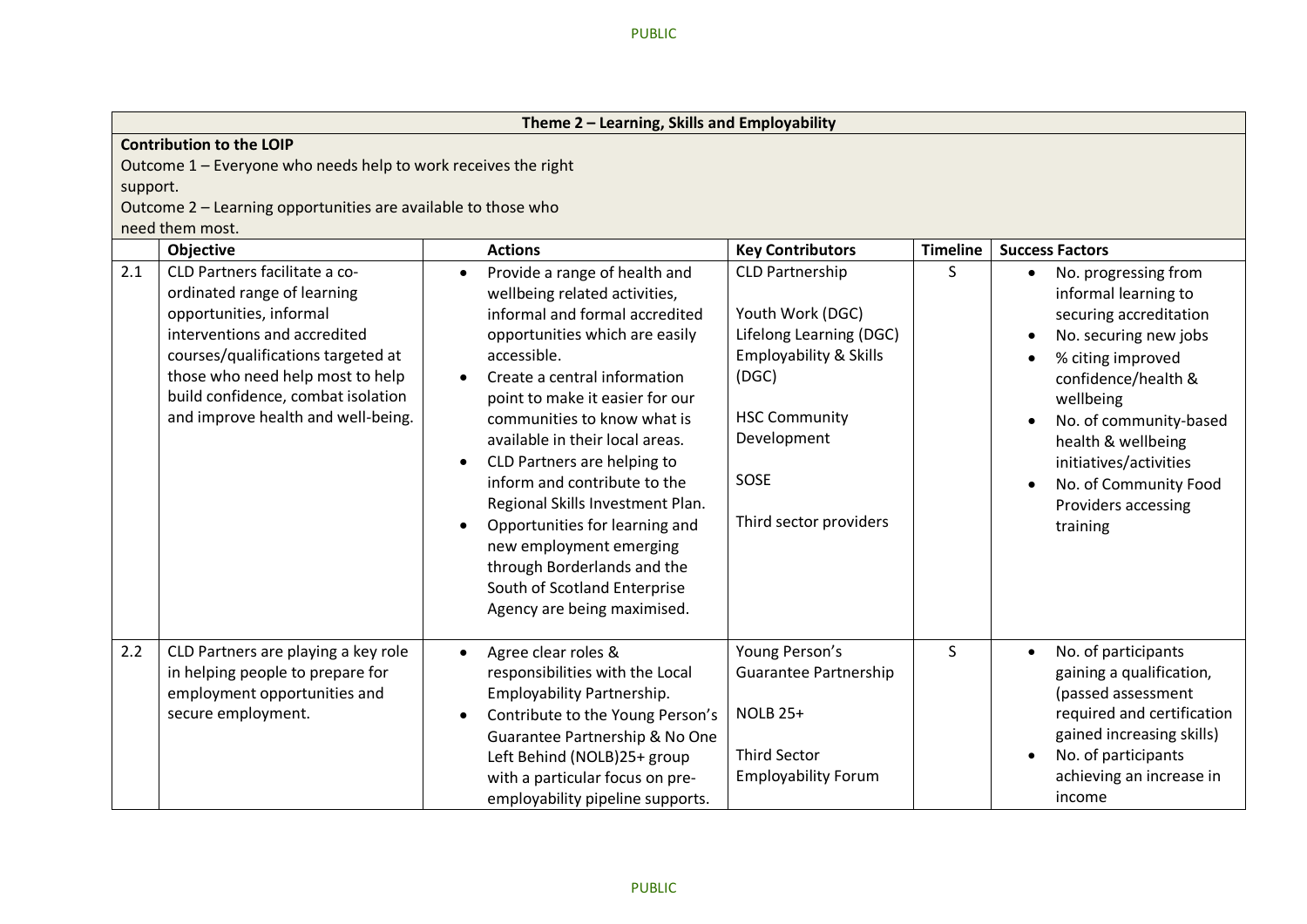|     |                                                                                                                                                                                                | Skills Development<br>Contribute to the PACE<br>$\bullet$<br>Scotland (SDS)<br>Partnership and help to support<br>those facing the risk of<br>redundancy with a particular<br>emphasis on learning new<br>skills/increasing confidence.                                                                                                                                                                                                                                                                                                                                                                                      | No. of unemployed<br>$\bullet$<br>participants commencing<br>employment or self-<br>employment<br>No. of employed<br>participants gaining new<br>employment or self-<br>employment<br>(promotion/progression<br>with existing employer,<br>progression to another<br>employer)<br>No. of participants<br>$\bullet$<br>sustaining employment or<br>self-employment for<br>13/26 and 52 weeks |
|-----|------------------------------------------------------------------------------------------------------------------------------------------------------------------------------------------------|------------------------------------------------------------------------------------------------------------------------------------------------------------------------------------------------------------------------------------------------------------------------------------------------------------------------------------------------------------------------------------------------------------------------------------------------------------------------------------------------------------------------------------------------------------------------------------------------------------------------------|---------------------------------------------------------------------------------------------------------------------------------------------------------------------------------------------------------------------------------------------------------------------------------------------------------------------------------------------------------------------------------------------|
| 2.3 | Develop a new Lifelong Learning<br>framework for D&G through CLD<br>Partners to help promote what is<br>available and aid the progression of<br>learning at all levels and across all<br>ages. | D&G College<br>Capture lifelong learning activity<br>currently available across<br>Lifelong Learning (DGC)<br>partners.<br><b>NHS</b><br>Identify key learning<br>Youth Work (DGC)<br>requirements from CLD Plan<br><b>TSDG</b><br>consultation and informal<br><b>Employability &amp; Skills</b><br>feedback.<br>Partnership<br>Engage with partners to consider<br>what a cohesive pathway might<br>Gaelic Language Plan<br>look like.<br><b>Implementation Group</b><br>Agree a new model and promote<br>across the region.<br>Investigate ways to recognise<br>prior learning (including<br>volunteering experiences) in | M<br>A new pathway<br>$\bullet$<br>framework is in place<br>Creation of a resource<br>(online or physical) that<br>informs communities of<br>the offer from partners<br>Increased number of<br>people are accessing<br>informal learning<br>opportunities and<br>accredited awards<br>Participation and<br>$\bullet$<br>progression rates<br>amongst learners                               |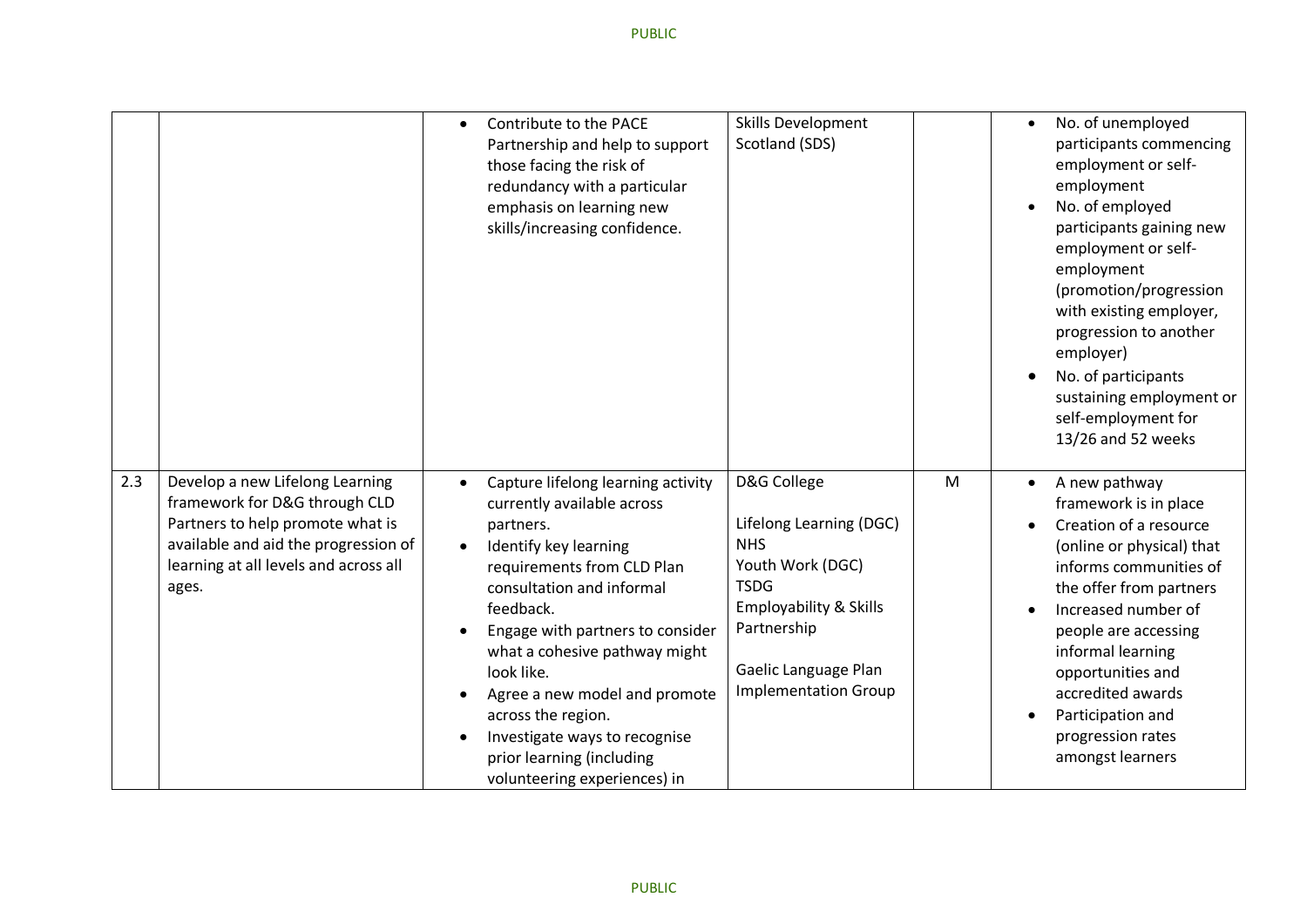|     |                                                                                                                                                                                                                                                                                             |           | order to fast track progression<br>through formal qualifications.                                                                                                                                                                                                                                                                                                                                                                                                                                                                                                                                                                  |                                                                                                                                    |     |                                                                                                                                                                                                                                                                                                                                                     |  |  |  |  |
|-----|---------------------------------------------------------------------------------------------------------------------------------------------------------------------------------------------------------------------------------------------------------------------------------------------|-----------|------------------------------------------------------------------------------------------------------------------------------------------------------------------------------------------------------------------------------------------------------------------------------------------------------------------------------------------------------------------------------------------------------------------------------------------------------------------------------------------------------------------------------------------------------------------------------------------------------------------------------------|------------------------------------------------------------------------------------------------------------------------------------|-----|-----------------------------------------------------------------------------------------------------------------------------------------------------------------------------------------------------------------------------------------------------------------------------------------------------------------------------------------------------|--|--|--|--|
|     |                                                                                                                                                                                                                                                                                             |           | Theme 3 - Inclusion and equalities                                                                                                                                                                                                                                                                                                                                                                                                                                                                                                                                                                                                 |                                                                                                                                    |     |                                                                                                                                                                                                                                                                                                                                                     |  |  |  |  |
|     | <b>Contribution to the LOIP</b>                                                                                                                                                                                                                                                             |           |                                                                                                                                                                                                                                                                                                                                                                                                                                                                                                                                                                                                                                    |                                                                                                                                    |     |                                                                                                                                                                                                                                                                                                                                                     |  |  |  |  |
|     | Outcome 3 - Health and wellbeing inequalities are reduced.                                                                                                                                                                                                                                  |           |                                                                                                                                                                                                                                                                                                                                                                                                                                                                                                                                                                                                                                    |                                                                                                                                    |     |                                                                                                                                                                                                                                                                                                                                                     |  |  |  |  |
|     | Objective                                                                                                                                                                                                                                                                                   |           | <b>Actions</b>                                                                                                                                                                                                                                                                                                                                                                                                                                                                                                                                                                                                                     | <b>Key Contributors</b>                                                                                                            |     | <b>Success Factors</b>                                                                                                                                                                                                                                                                                                                              |  |  |  |  |
| 3.1 | Focusing work around those within<br>protected characteristics groups:<br>Age<br>Disability<br>Sex (Gender)<br>Gender Reassignment<br>(Transgender Identity)<br>Marriage and Civil partnership<br><b>Pregnancy and Maternity</b><br>Race<br>Religion or Belief<br><b>Sexual Orientation</b> | $\bullet$ | Ensuring our CLD activities are<br>open and inclusive and that any<br>barriers to participation are<br>removed wherever possible.<br>Provide tailored support in terms<br>of confidence building, learning<br>& skills and meeting identified<br>need.<br>Targeting of initiatives and<br>activities which eliminate<br>discrimination, harassment and<br>victimisation.<br>Respecting the needs of<br>particular groups and facilitating<br>specific sessions/activities as<br>may be required and requested.<br>Equalities impact assessments<br>are being utilised by partners to<br>inform their work and service<br>planning. | <b>CLD Partnership</b><br>Poverty & Inequalities<br>Partnership                                                                    | S/M | Amount of targeted work<br>$\bullet$<br>with the minority<br>protected characteristics<br>groups<br>No. progressing from<br>$\bullet$<br>informal learning to<br>securing accreditation<br>No. securing new jobs<br>% citing improved<br>confidence/health &<br>wellbeing<br>No. of community based<br>health & wellbeing<br>initiatives/activities |  |  |  |  |
| 3.2 | Providing tailored support to those<br>experiencing poverty and hardest<br>to reach to help build confidence,<br>become more independent,<br>develop new skills and to become<br>self-sufficient.                                                                                           |           | Identify those who need<br>assistance most through CLD<br>Partners and Tackling poverty<br>Reference Group.<br>Develop a clear offer of co-<br>ordinated support with partners.                                                                                                                                                                                                                                                                                                                                                                                                                                                    | Poverty & Inequalities<br>Partnership<br>Lifelong Learning (DGC)<br>Youth Work (DGC)<br><b>Employability &amp; Skills</b><br>(DGC) | S   | % of learners citing<br>$\bullet$<br>increases in confidence<br>No. of staff trained/more<br>confident<br>No of individuals<br>supported                                                                                                                                                                                                            |  |  |  |  |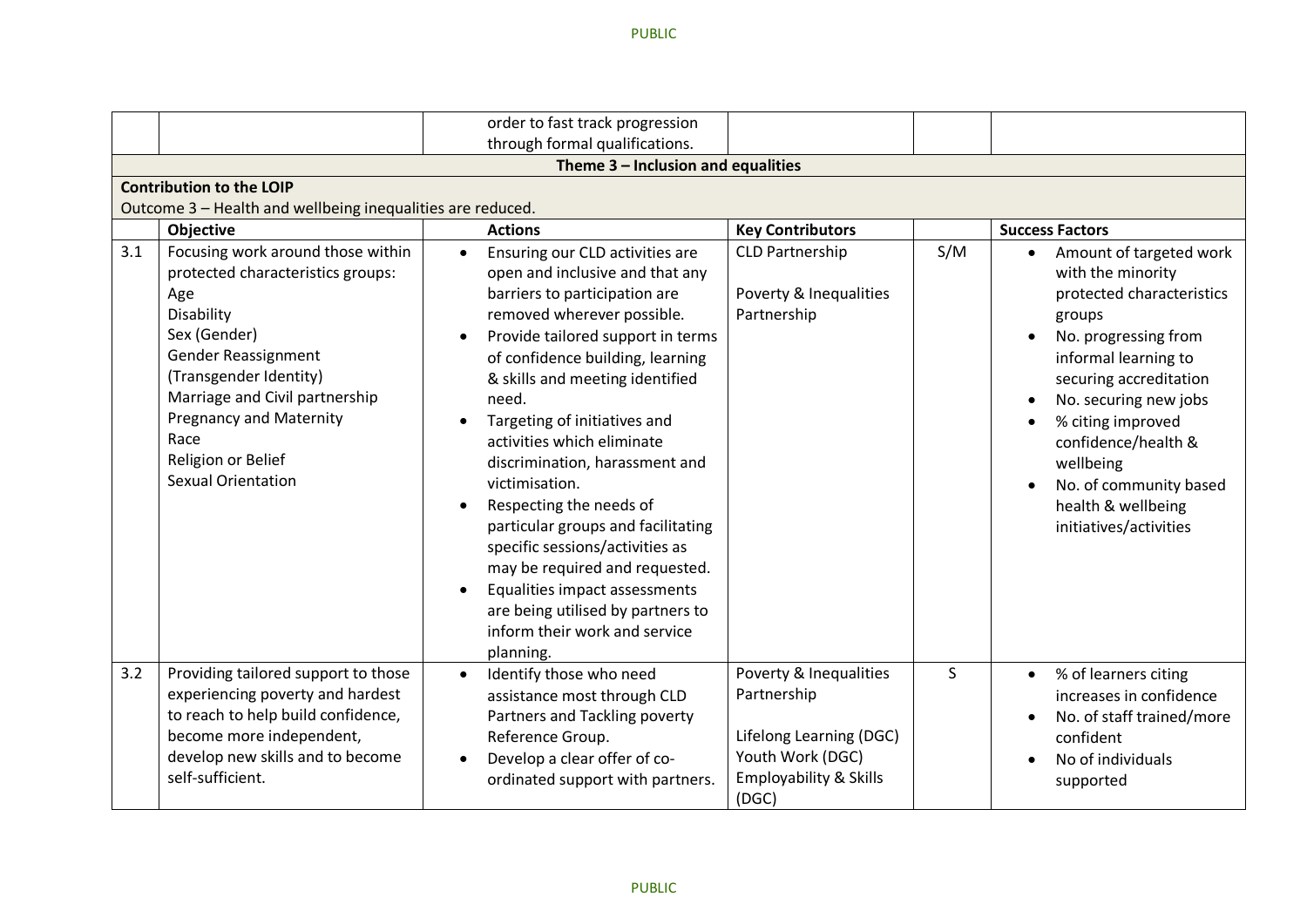|     |                                                                                                                                                               | Demonstrate progression and<br>$\bullet$<br>impact.<br>Making our services easier to<br>access by providing additional<br>help, training, information and<br>support to those with:<br>Visual impairments<br><b>Hearing impairments</b><br>Dyslexia                                                                                                                             | D&G College                                                                                                                                          | Partner links established<br>$\bullet$<br>with SW Branch of<br>Dyslexia Scotland                                                                                                                                                                                                                             |
|-----|---------------------------------------------------------------------------------------------------------------------------------------------------------------|---------------------------------------------------------------------------------------------------------------------------------------------------------------------------------------------------------------------------------------------------------------------------------------------------------------------------------------------------------------------------------|------------------------------------------------------------------------------------------------------------------------------------------------------|--------------------------------------------------------------------------------------------------------------------------------------------------------------------------------------------------------------------------------------------------------------------------------------------------------------|
| 3.3 | Ensuring equality of opportunity<br>and support is available to those<br>involved in the Justice System at<br>every stage, including victims and<br>families. | Provide dedicated support for<br>$\bullet$<br>learning within HM Prison<br>through Lifelong Learning and<br>which allows for continuation<br>upon release and re-integration<br>into the community.<br>Agree networks of support<br>through Community Justice<br>Partners.<br>Track progress, progression and<br>positive impacts.                                              | <b>Community Justice</b><br>S/M<br>Partnership<br>Lifelong Learning (DGC)                                                                            | No. of learners supported<br>$\bullet$<br>No. progressing into<br>education/employment<br>on release                                                                                                                                                                                                         |
| 3.4 | Improving how we support parents<br>and carers to meet the needs of<br>their children and young people.                                                       | Develop Family Centre models<br>and approaches to help support<br>our most vulnerable families.<br>Increase the capacity of our<br>parents through parental<br>involvement and engagement<br>programmes.<br>Deliver a range of learning<br>opportunities for parents, carers<br>and families to help secure<br>qualifications, progression into<br>volunteering and employment. | $\mathsf{S}$<br>Children's Services Plan<br>Priority 6 Working<br>Group (Whole Family<br>Support)<br>Social Work (DGC)<br>NHS Dumfries &<br>Galloway | No. of participants<br>$\bullet$<br>gaining a qualification,<br>(passed assessment<br>required and certification<br>gained increasing skills)<br>No. of participants<br>$\bullet$<br>achieving an increase in<br>income<br>No. of unemployed<br>participants commencing<br>employment or self-<br>employment |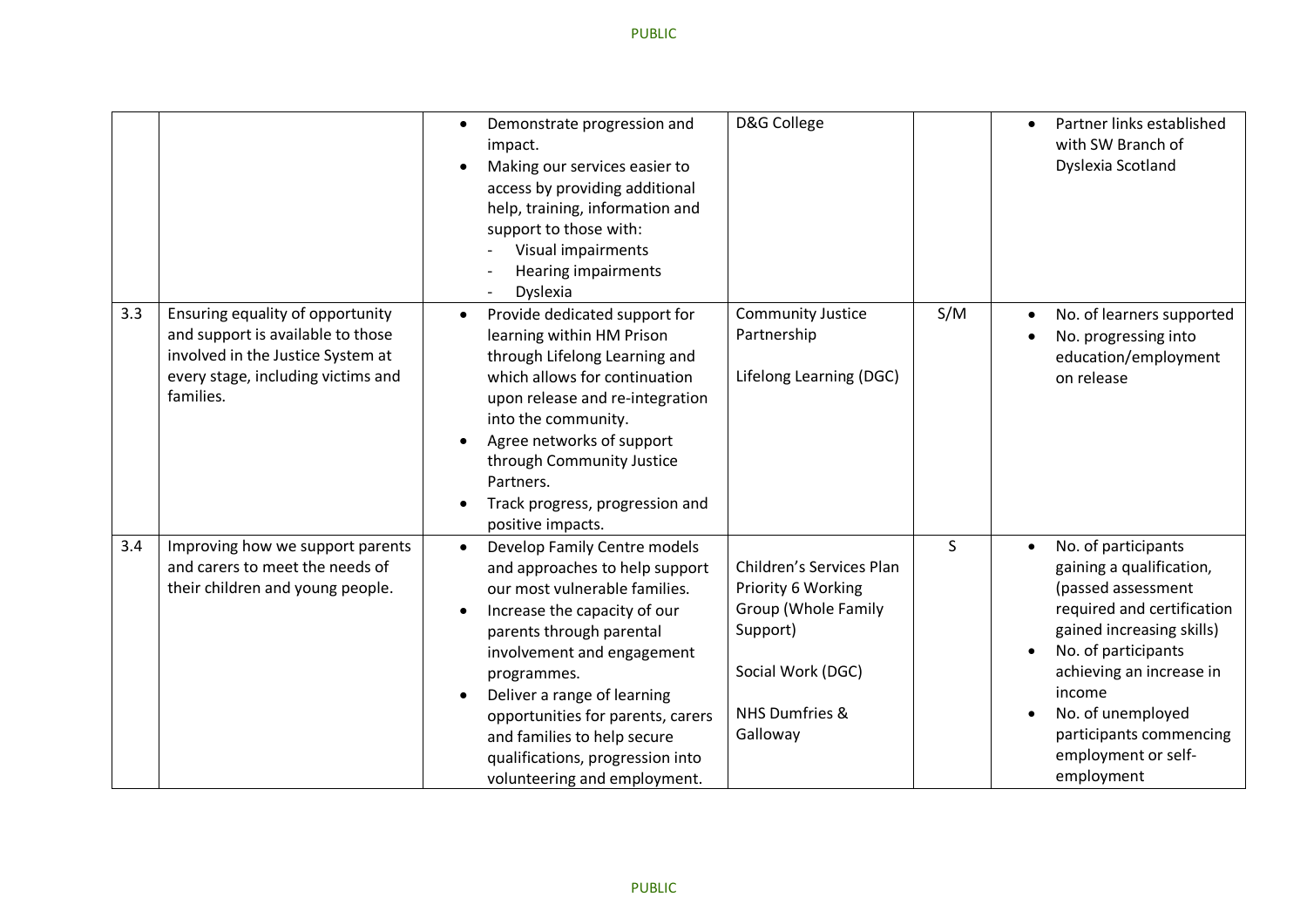|     |                                                                                                                                             | $\bullet$              | Maximise use and uptake of the<br>new Parental Employability<br>Support Fund.                                                                                                                                                                  |                                                                                                       |     | $\bullet$<br>$\bullet$ | No. of employed<br>participants gaining new<br>employment or self-<br>employment<br>(promotion/progression<br>with existing employer,<br>progression to another<br>employer)<br>No. of participants<br>sustaining employment or<br>self-employment for<br>13/26 and 52 weeks<br>No. of parents benefitting<br>from new Parental<br><b>Support Fund</b> |
|-----|---------------------------------------------------------------------------------------------------------------------------------------------|------------------------|------------------------------------------------------------------------------------------------------------------------------------------------------------------------------------------------------------------------------------------------|-------------------------------------------------------------------------------------------------------|-----|------------------------|--------------------------------------------------------------------------------------------------------------------------------------------------------------------------------------------------------------------------------------------------------------------------------------------------------------------------------------------------------|
| 3.5 | Increase the level of ESOL provision<br>and associated support available to<br>Syrian/Afghan refugees as part of<br>the Resettlement Board. | $\bullet$<br>$\bullet$ | Utilise CLD Partners to increase<br>the weekly number of hours<br>available for ESOL Learning.<br>Partners are working together to<br>remove any barriers and are<br>adopting a learner centred<br>approach.                                   | Lifelong Learning (DGC)<br>D&G College<br>Resettlement Board-<br>Employability & Skills<br>Workstream | S   | $\bullet$<br>$\bullet$ | <b>ESOL Learners have</b><br>access to the same<br>learning offer<br>No. of adults progressing<br>into employment has<br>increased                                                                                                                                                                                                                     |
| 3.6 | Gypsy Traveller families within<br>Dumfries & Galloway are having<br>their needs met.                                                       | $\bullet$              | The specific needs of Gypsy<br><b>Traveller families are</b><br>understood.<br>Partners have a co-ordinated<br>approach to accommodation,<br>health and learning needs to<br>help improve the quality of life<br>for Gypsy Traveller families. | <b>Gypsy Traveller Liaison</b><br>Group                                                               | S/M | $\bullet$              | No. of positive<br>interventions recorded                                                                                                                                                                                                                                                                                                              |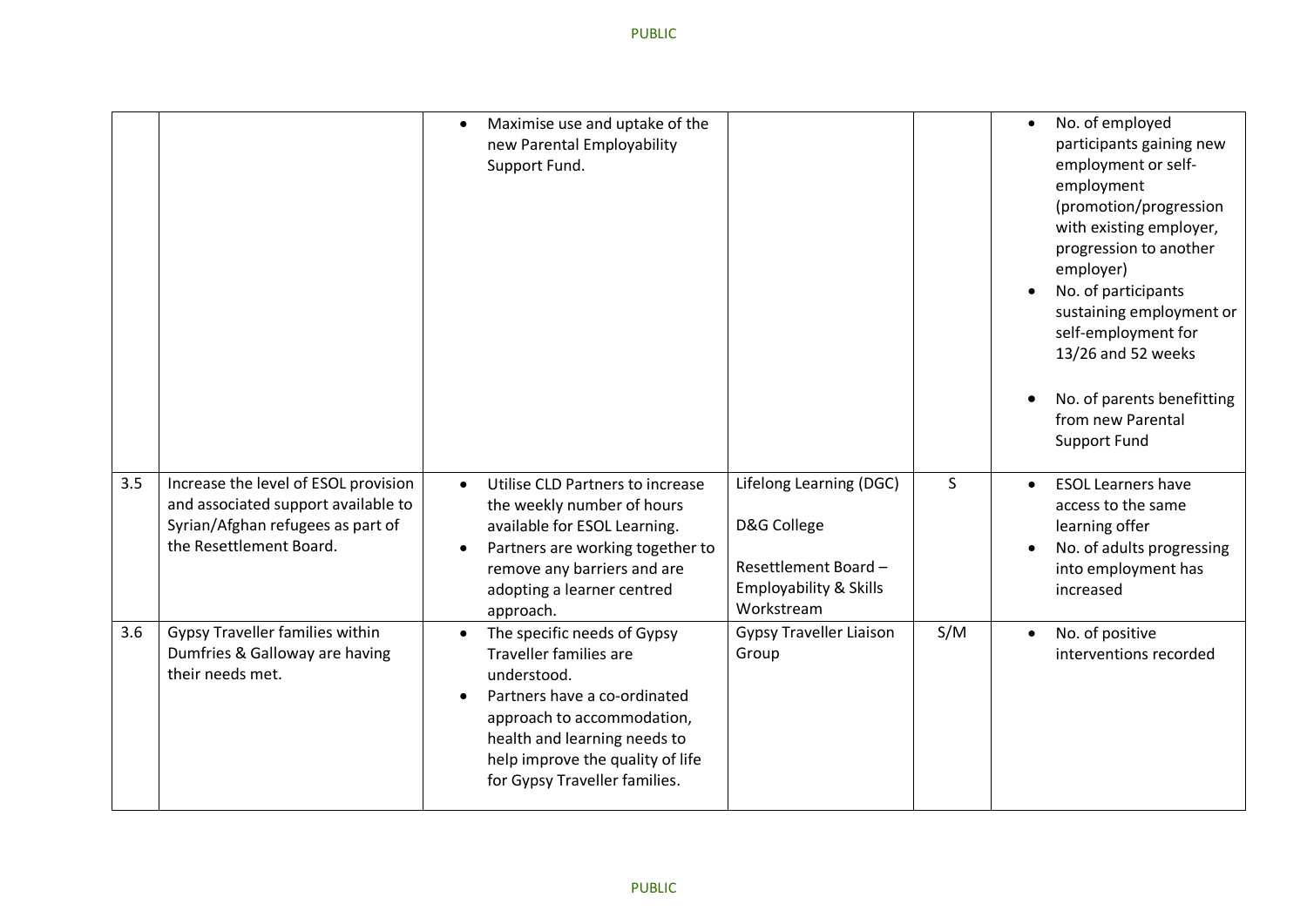|     | Theme 4 - Health & Wellbeing                                                                                                                            |                                                                                                                                                                                                                                                                                                                                                                                                                                      |                                                                                                                                                                     |     |                                                                                                                                                                                                                                                              |  |  |  |  |
|-----|---------------------------------------------------------------------------------------------------------------------------------------------------------|--------------------------------------------------------------------------------------------------------------------------------------------------------------------------------------------------------------------------------------------------------------------------------------------------------------------------------------------------------------------------------------------------------------------------------------|---------------------------------------------------------------------------------------------------------------------------------------------------------------------|-----|--------------------------------------------------------------------------------------------------------------------------------------------------------------------------------------------------------------------------------------------------------------|--|--|--|--|
|     | <b>Contribution to LOIP</b>                                                                                                                             |                                                                                                                                                                                                                                                                                                                                                                                                                                      |                                                                                                                                                                     |     |                                                                                                                                                                                                                                                              |  |  |  |  |
|     | Outcome 3 - Health and wellbeing inequalities are reduced.                                                                                              |                                                                                                                                                                                                                                                                                                                                                                                                                                      |                                                                                                                                                                     |     |                                                                                                                                                                                                                                                              |  |  |  |  |
|     | <b>Objective</b>                                                                                                                                        | <b>Key Actions</b>                                                                                                                                                                                                                                                                                                                                                                                                                   | <b>Key Contributors</b>                                                                                                                                             |     | <b>Success Factors</b>                                                                                                                                                                                                                                       |  |  |  |  |
| 4.1 | Recognise and understand the<br>specific impacts that Covid-19 has<br>had on health & wellbeing and<br>prioritise support to those who<br>need it most. | Partners have access to the most<br>$\bullet$<br>up to date<br>information/intelligence to help<br>inform local priorities.<br>Continue to ensure that our<br>most vulnerable are accessing<br>- the support they need at all<br>times (i.e. food, health, digital,<br>health)<br>- are being supported to access<br>funding that they are entitled to<br>(including new Young Start<br>benefit scheme).                             | Lifelong Learning (DGC)<br>Youth Work (DGC)<br><b>HSC Community</b><br>Development<br><b>Social Security Scotland</b><br>Third Sector Dumfries &<br>Galloway (TSDG) | S.  | No. of Community Food<br>Providers supported<br>No. of Food Providers<br>Network meetings<br>No. of community based<br>health & wellbeing<br>initiatives/activities<br>Joint promotion of<br>community based health<br>& wellbeing<br>initiatives/activities |  |  |  |  |
| 4.2 | Developing and promoting a clear<br>offer through CLD Partners to<br>support the health & wellbeing of<br>our communities.                              | Support the development of a<br>new regional model for Health<br>Improvement which meets the<br>needs of our local communities.<br><b>CLD Partners are working</b><br>together to offer a range of<br>activities and learning<br>opportunities aimed at<br>improving Health & Wellbeing<br>and targeted at:<br>-those specifically affected<br>negatively by the impacts of<br>Covid<br>-those with low confidence<br>-practitioners | Lifelong Learning (DGC)<br>Youth Work (DGC)<br>NHS D&G<br><b>HSC Community</b><br>Development<br><b>Social Security Scotland</b><br><b>TSDG</b>                     | S/M | No. of people benefitting<br>$\bullet$<br>and citing improvements<br>in confidence/wellbeing<br>No. of tailored<br>opportunities on offer<br>No. of community based<br>$\bullet$<br>health & wellbeing<br>initiatives/activities                             |  |  |  |  |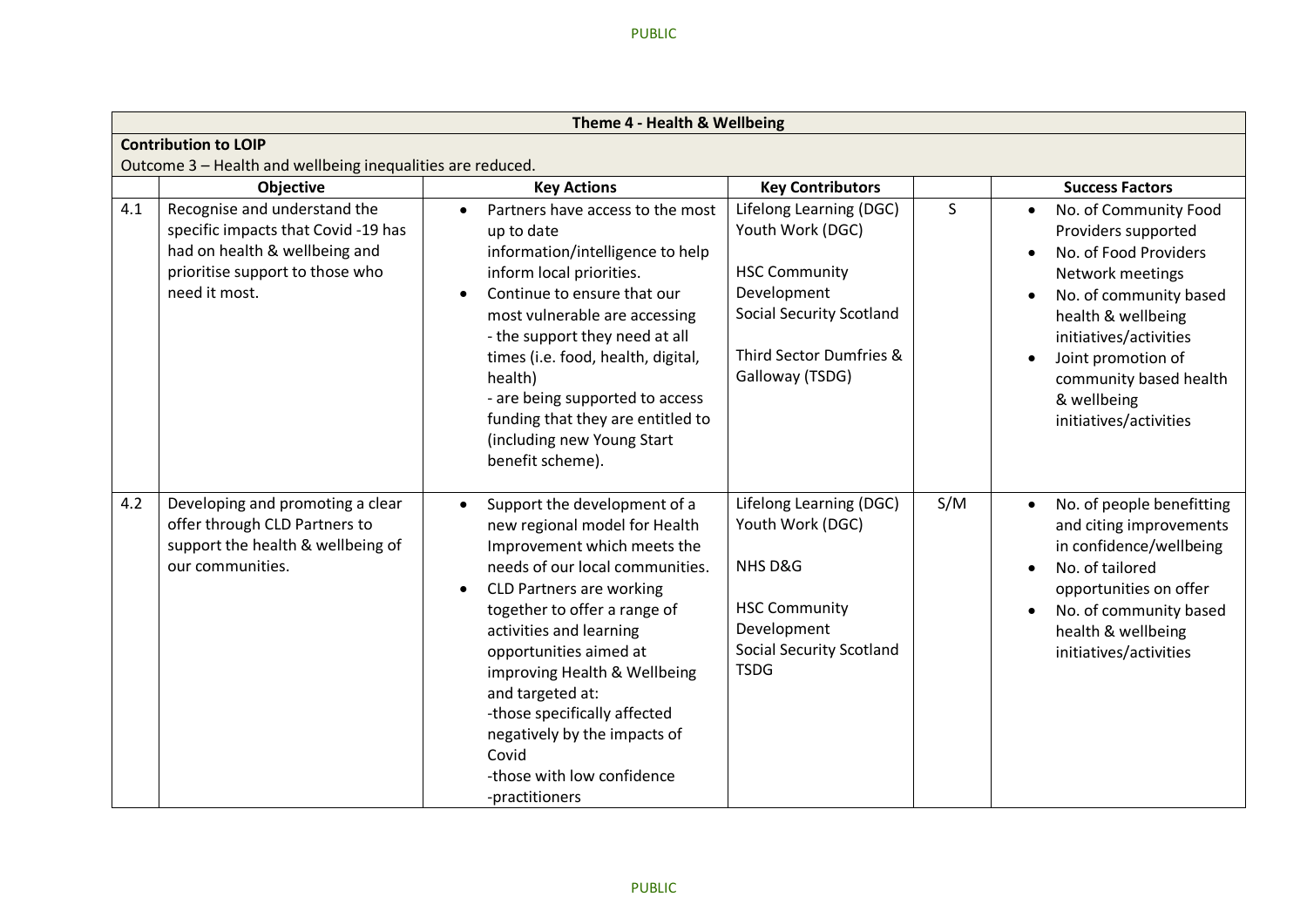| 4.3 | Evidencing and promoting the<br>positive impacts that recreational,<br>cultural and leisure activities can<br>have on the health & wellbeing of<br>our communities. | Making it simpler for the<br>$\bullet$<br>community to be made aware of<br>and access the wide range of<br>opportunities available including<br>access to groups and clubs.<br>Provide activities for our<br>communities to improve their<br>health & wellbeing through<br>cultural and leisure experiences.<br>Build the evidence base to help<br>demonstrate the impact that<br>culture and leisure can have on<br>communities. | Leisure & Culture (DGC)<br>Active Schools (DGC)<br><b>DG Unlimited</b><br><b>HSC Community</b><br>Development | M | No. of opportunities<br>available<br>Development of case<br>studies<br>Increase in no of<br>community based health<br>& wellbeing<br>initiatives/activities<br>No. of community based<br>initiatives and activities<br>for disabled people and<br>those with Autism in the<br>local community |
|-----|---------------------------------------------------------------------------------------------------------------------------------------------------------------------|-----------------------------------------------------------------------------------------------------------------------------------------------------------------------------------------------------------------------------------------------------------------------------------------------------------------------------------------------------------------------------------------------------------------------------------|---------------------------------------------------------------------------------------------------------------|---|-----------------------------------------------------------------------------------------------------------------------------------------------------------------------------------------------------------------------------------------------------------------------------------------------|
|     |                                                                                                                                                                     | Theme 5 - Community Development, Empowerment and Renewal                                                                                                                                                                                                                                                                                                                                                                          |                                                                                                               |   |                                                                                                                                                                                                                                                                                               |
|     | <b>Contribution to the LOIP</b>                                                                                                                                     |                                                                                                                                                                                                                                                                                                                                                                                                                                   |                                                                                                               |   |                                                                                                                                                                                                                                                                                               |
|     | Outcome 6 - People are safe and feel safe.                                                                                                                          |                                                                                                                                                                                                                                                                                                                                                                                                                                   |                                                                                                               |   |                                                                                                                                                                                                                                                                                               |
|     | Outcome 7 - People are well connected.<br>Outcome 8 - Individuals and communities are empowered.                                                                    |                                                                                                                                                                                                                                                                                                                                                                                                                                   |                                                                                                               |   |                                                                                                                                                                                                                                                                                               |
|     | <b>Objectives</b>                                                                                                                                                   | <b>Key Actions</b>                                                                                                                                                                                                                                                                                                                                                                                                                | <b>Key Contributors</b>                                                                                       |   | <b>Success Factors</b>                                                                                                                                                                                                                                                                        |
|     | 'To build communities based on justice, equality and mutual respect'                                                                                                |                                                                                                                                                                                                                                                                                                                                                                                                                                   |                                                                                                               |   |                                                                                                                                                                                                                                                                                               |
| 5.1 | Supporting communities to grow,<br>strengthen and recover from the<br>impacts of Covid.                                                                             | CLD Partners are working with<br>$\bullet$<br>local groups and organisations to                                                                                                                                                                                                                                                                                                                                                   | Community<br>Development,                                                                                     | S | No of<br>$\bullet$<br>groups/organisations<br>supported and                                                                                                                                                                                                                                   |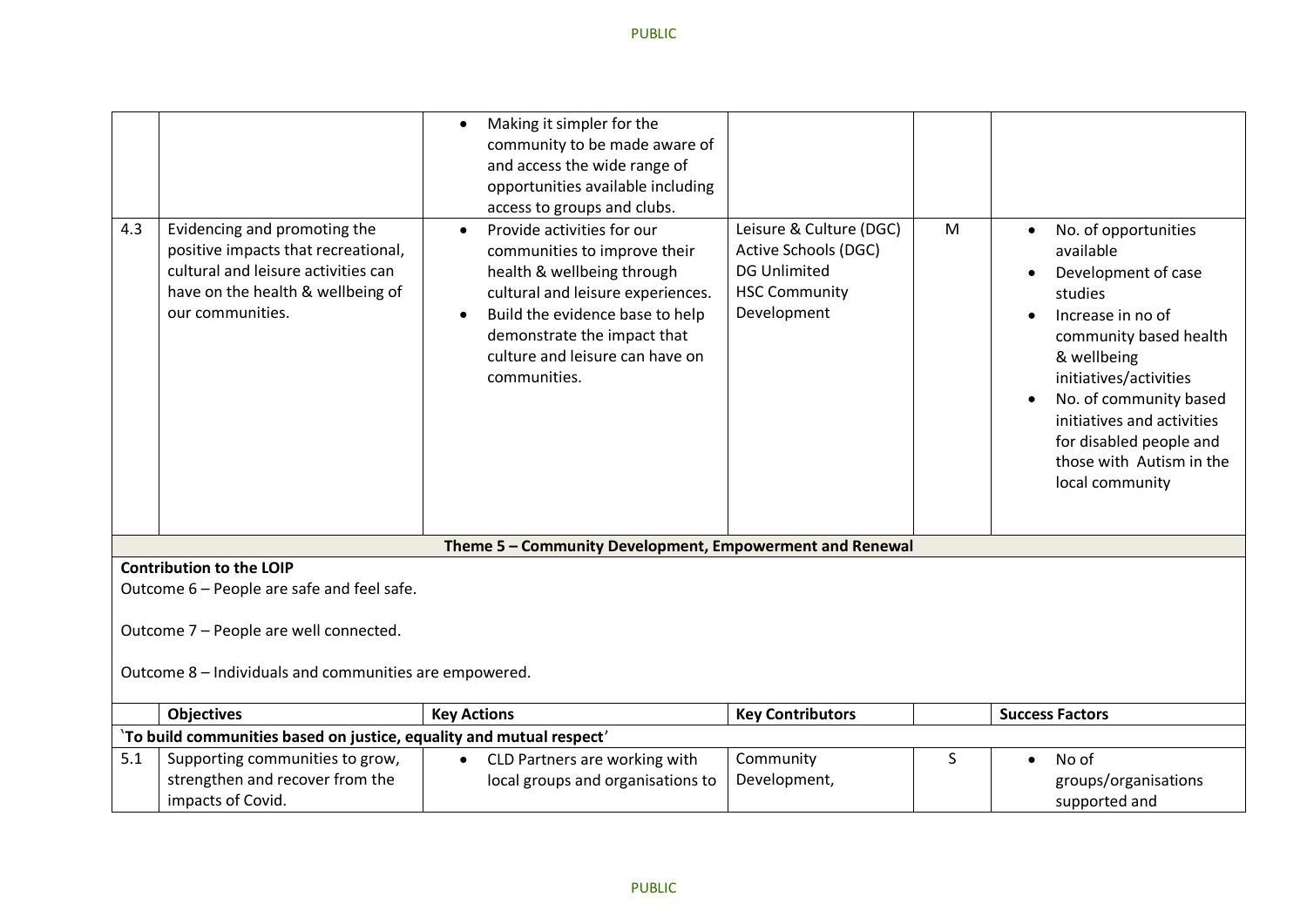|     |                                    | $\bullet$ | help recovery following the<br>impacts of Covid.<br>Help and support is being<br>provided for new community led<br>projects which will stimulate<br>community wealth building and<br>growth.<br>Partners are facilitating listening<br>events with our communities,<br>groups, businesses and<br>organisations to explore<br>opportunities and ideas and<br>transfer them into action.<br>Individuals and communities are<br>able to have more<br>control/influence over decisions<br>that affect their lives/local areas.<br>The concept of "20 minute<br>neighbourhoods" is developed<br>and recognises strengths, gaps<br>and opportunities within our | Engagement & Ward<br>Working (DGC)<br><b>TSDG</b><br>South of Scotland<br>Enterprise<br>Voluntary groups &<br>organisations<br><b>Private Sector</b><br><b>Businesses</b><br>Youth Work (DGC)<br><b>Economic Development</b><br>(DGC)<br>NHS D&G |   | successfully engaged with<br>to achieve their<br>aspirations<br>No of new projects<br>successfully supported |
|-----|------------------------------------|-----------|-----------------------------------------------------------------------------------------------------------------------------------------------------------------------------------------------------------------------------------------------------------------------------------------------------------------------------------------------------------------------------------------------------------------------------------------------------------------------------------------------------------------------------------------------------------------------------------------------------------------------------------------------------------|--------------------------------------------------------------------------------------------------------------------------------------------------------------------------------------------------------------------------------------------------|---|--------------------------------------------------------------------------------------------------------------|
|     |                                    |           |                                                                                                                                                                                                                                                                                                                                                                                                                                                                                                                                                                                                                                                           |                                                                                                                                                                                                                                                  |   |                                                                                                              |
|     |                                    |           | communities.                                                                                                                                                                                                                                                                                                                                                                                                                                                                                                                                                                                                                                              | <b>Health &amp; Social Care</b>                                                                                                                                                                                                                  |   |                                                                                                              |
|     |                                    |           | Place/locality planning and<br>community led recovery is at the                                                                                                                                                                                                                                                                                                                                                                                                                                                                                                                                                                                           | Partnership                                                                                                                                                                                                                                      |   |                                                                                                              |
|     |                                    |           | heart or our work with<br>communities and is helping                                                                                                                                                                                                                                                                                                                                                                                                                                                                                                                                                                                                      | <b>Social Enterprises</b>                                                                                                                                                                                                                        |   |                                                                                                              |
|     |                                    |           | understand and realise local                                                                                                                                                                                                                                                                                                                                                                                                                                                                                                                                                                                                                              |                                                                                                                                                                                                                                                  |   |                                                                                                              |
|     |                                    |           | aspirations and ambitions.                                                                                                                                                                                                                                                                                                                                                                                                                                                                                                                                                                                                                                |                                                                                                                                                                                                                                                  |   |                                                                                                              |
| 5.2 | Continuing to support and work     | $\bullet$ | Partners have streamlined and                                                                                                                                                                                                                                                                                                                                                                                                                                                                                                                                                                                                                             | Community                                                                                                                                                                                                                                        | M | Empowerment of<br>$\bullet$                                                                                  |
|     | with communities to take a lead in |           | effective processes in place                                                                                                                                                                                                                                                                                                                                                                                                                                                                                                                                                                                                                              | Development,                                                                                                                                                                                                                                     |   | communities through                                                                                          |
|     | transferring/managing community    |           | which reduce bureaucracy and                                                                                                                                                                                                                                                                                                                                                                                                                                                                                                                                                                                                                              | Empowerment &                                                                                                                                                                                                                                    |   | <b>Community Asset</b>                                                                                       |
|     | assets/services for the benefit of |           | speed up decision making.                                                                                                                                                                                                                                                                                                                                                                                                                                                                                                                                                                                                                                 | Engagement                                                                                                                                                                                                                                       |   | <b>Transfers</b>                                                                                             |
|     | their communities.                 |           |                                                                                                                                                                                                                                                                                                                                                                                                                                                                                                                                                                                                                                                           |                                                                                                                                                                                                                                                  |   |                                                                                                              |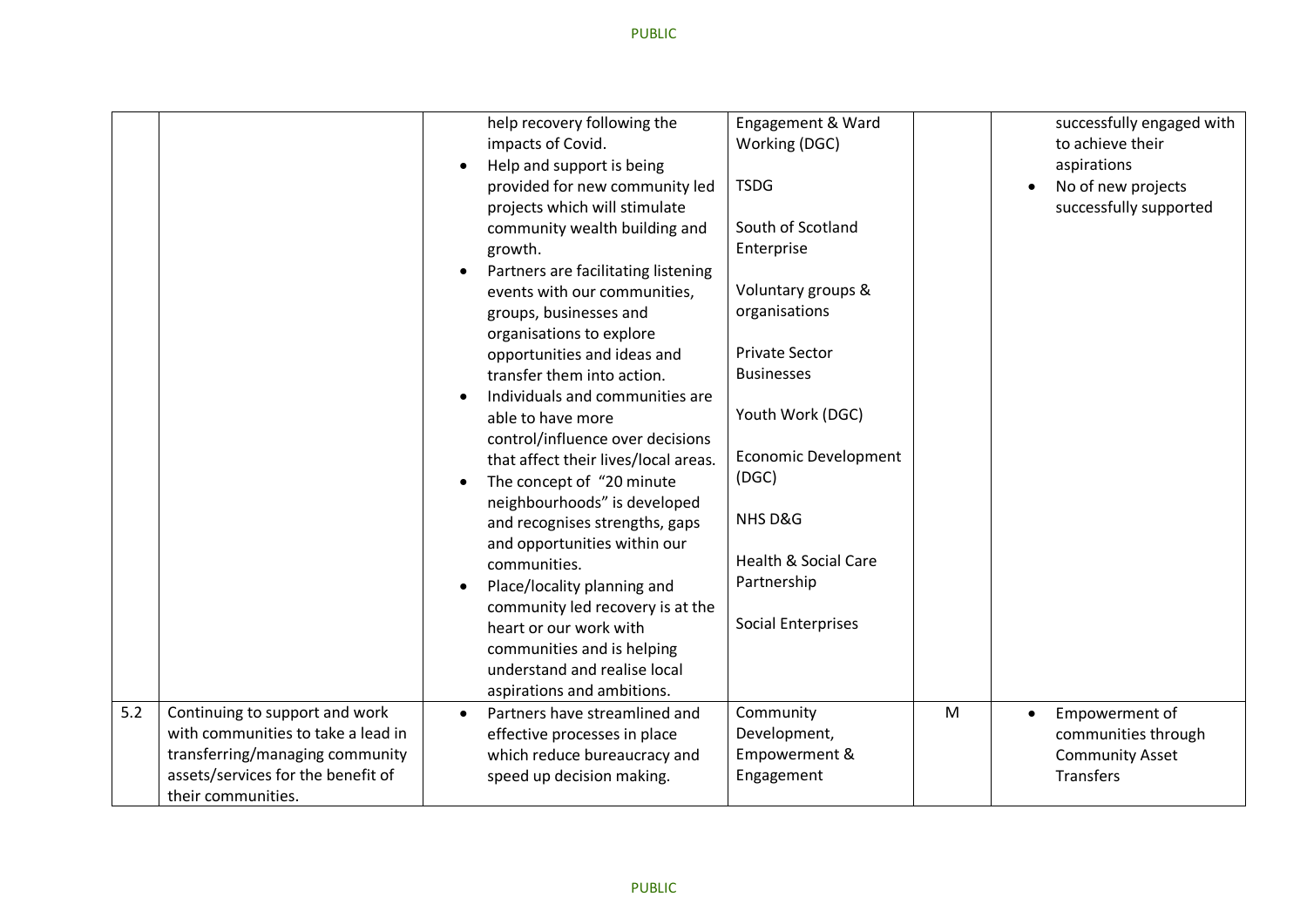|     |                                                                                                           | $\bullet$ | Communities are feeling<br>confident in taking on<br>responsibility for assets.<br>Maximise involvement of<br>communities in Participatory<br>Budgeting approaches.                                                                                                                                                                                                                                                                                                                                                                                                                                                                                                                                                                | <b>TSDG</b><br>SOSE<br>NHS D&G<br><b>Police Scotland</b><br>Scottish Fire & Rescue                                                                                                                                                                                                                                                  |     |                                                                                                                                                                                                                                                                          |
|-----|-----------------------------------------------------------------------------------------------------------|-----------|------------------------------------------------------------------------------------------------------------------------------------------------------------------------------------------------------------------------------------------------------------------------------------------------------------------------------------------------------------------------------------------------------------------------------------------------------------------------------------------------------------------------------------------------------------------------------------------------------------------------------------------------------------------------------------------------------------------------------------|-------------------------------------------------------------------------------------------------------------------------------------------------------------------------------------------------------------------------------------------------------------------------------------------------------------------------------------|-----|--------------------------------------------------------------------------------------------------------------------------------------------------------------------------------------------------------------------------------------------------------------------------|
|     |                                                                                                           |           |                                                                                                                                                                                                                                                                                                                                                                                                                                                                                                                                                                                                                                                                                                                                    | Voluntary groups &<br>organisations                                                                                                                                                                                                                                                                                                 |     |                                                                                                                                                                                                                                                                          |
| 5.3 | Building upon existing best practice<br>and further develop our<br>approaches to Community<br>Engagement. | $\bullet$ | Increasing use of consultation<br>mandates as appropriate.<br><b>Facilitating formal</b><br>training/learning opportunities.<br>Capturing the voices of our<br>communities through listening<br>events and turning these into<br>positive actions.<br>Increasing the number of<br>practitioners and partner<br>organisations trained in<br>community engagement<br>practices.<br>We are listening to parents and<br>carers to help meet the needs of<br>their child.<br>Recognising the new Locality<br>Hubs as the main reference point<br>for local Community Planning<br>and maximise opportunities<br>stemming from this.<br><b>Community Councils are being</b><br>supported and empowered to<br>become more representational | Community<br>Development &<br>Engagement (DGC)<br><b>TSDG</b><br>SOSE<br>Voluntary groups &<br>organisations<br>NHS D&G<br><b>Health &amp; Social Care</b><br>Partnership<br><b>Police Scotland</b><br>Scottish Fire & Rescue<br>D&G Participation and<br><b>Engagement Network</b><br><b>Community Planning</b><br>Participation & | S/M | No of consultation<br>$\bullet$<br>mandates approved<br>No of practitioners<br>trained in community<br>engagement approaches<br>Percentage of Community<br>Councils satisfied with the<br>support provided by the<br>Community Planning and<br><b>Engagement Service</b> |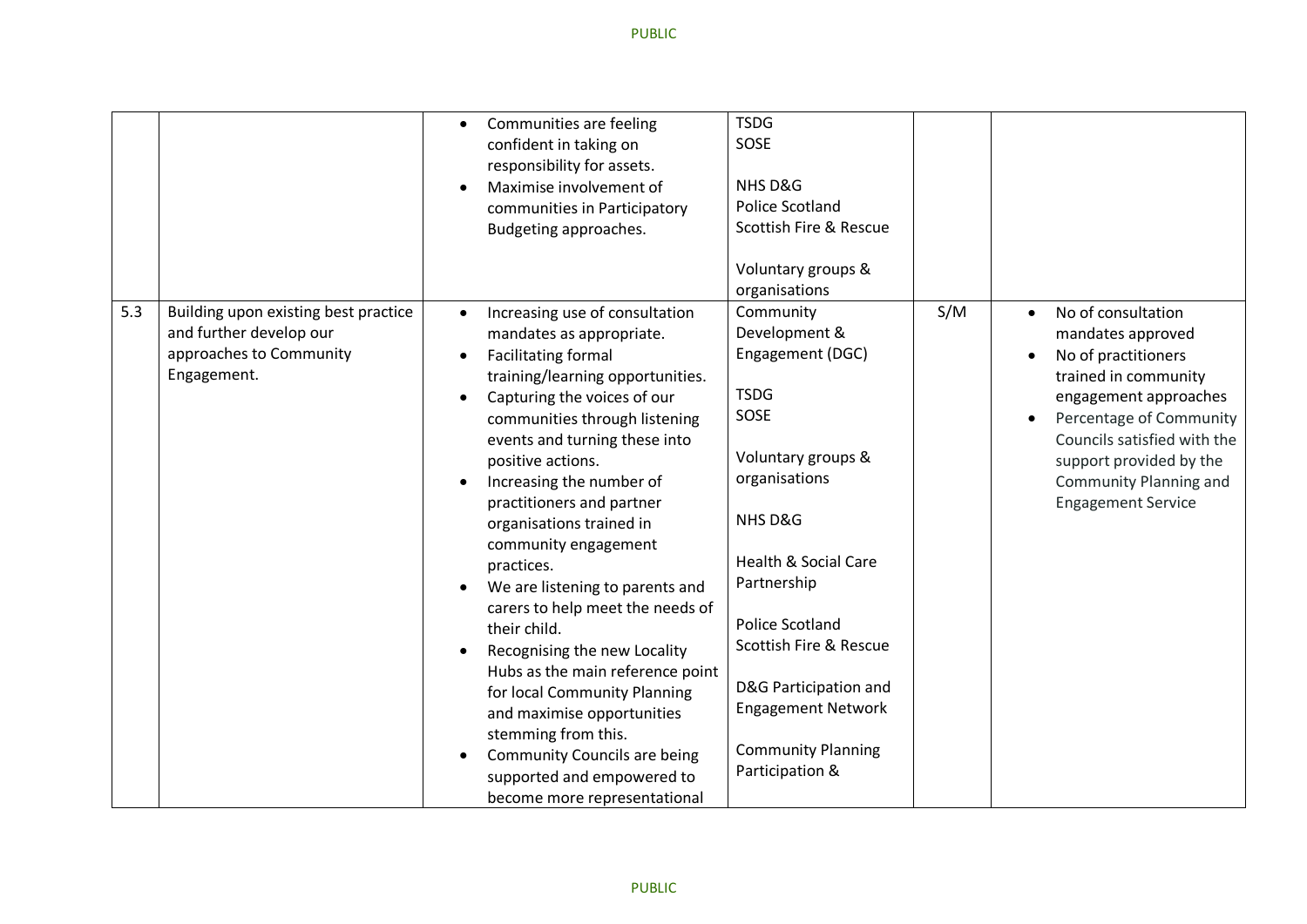|     |                                                                                                                        | and taking a lead on key issues<br>affecting their communities<br>through:<br>-good governance<br>-training and sharing of best<br>practice<br>- working in partnership with key<br>public bodies and agencies                                                                                      | Engagement working<br>group                                                                                                                                                                                                                                                                           |   |                                                            |
|-----|------------------------------------------------------------------------------------------------------------------------|-----------------------------------------------------------------------------------------------------------------------------------------------------------------------------------------------------------------------------------------------------------------------------------------------------|-------------------------------------------------------------------------------------------------------------------------------------------------------------------------------------------------------------------------------------------------------------------------------------------------------|---|------------------------------------------------------------|
| 5.4 | CLD Partners are helping our<br>communities to feel safe and which<br>is leading to increased community<br>confidence. | Local communities/businesses<br>$\bullet$<br>are able to raise issues and have<br>concerns affecting their<br>communities dealt with<br>proactively.<br>A range of early intervention and<br>preventative initiatives are being<br>deployed in communities to help<br>reduce anti-social behaviour. | Anti-Social Behaviour<br><b>Strategy Group</b><br><b>Community Justice</b><br>Partnership<br>Safer Communities<br>Partnership<br>Youth Work (DGC)<br><b>Community Planning &amp;</b><br>Engagement (DGC)<br><b>Police Scotland</b><br>Scottish Fires & Rescue<br><b>Third Sector</b><br>Organisations | M | <b>Results of Community</b><br>$\bullet$<br>Safety surveys |
|     |                                                                                                                        |                                                                                                                                                                                                                                                                                                     |                                                                                                                                                                                                                                                                                                       |   |                                                            |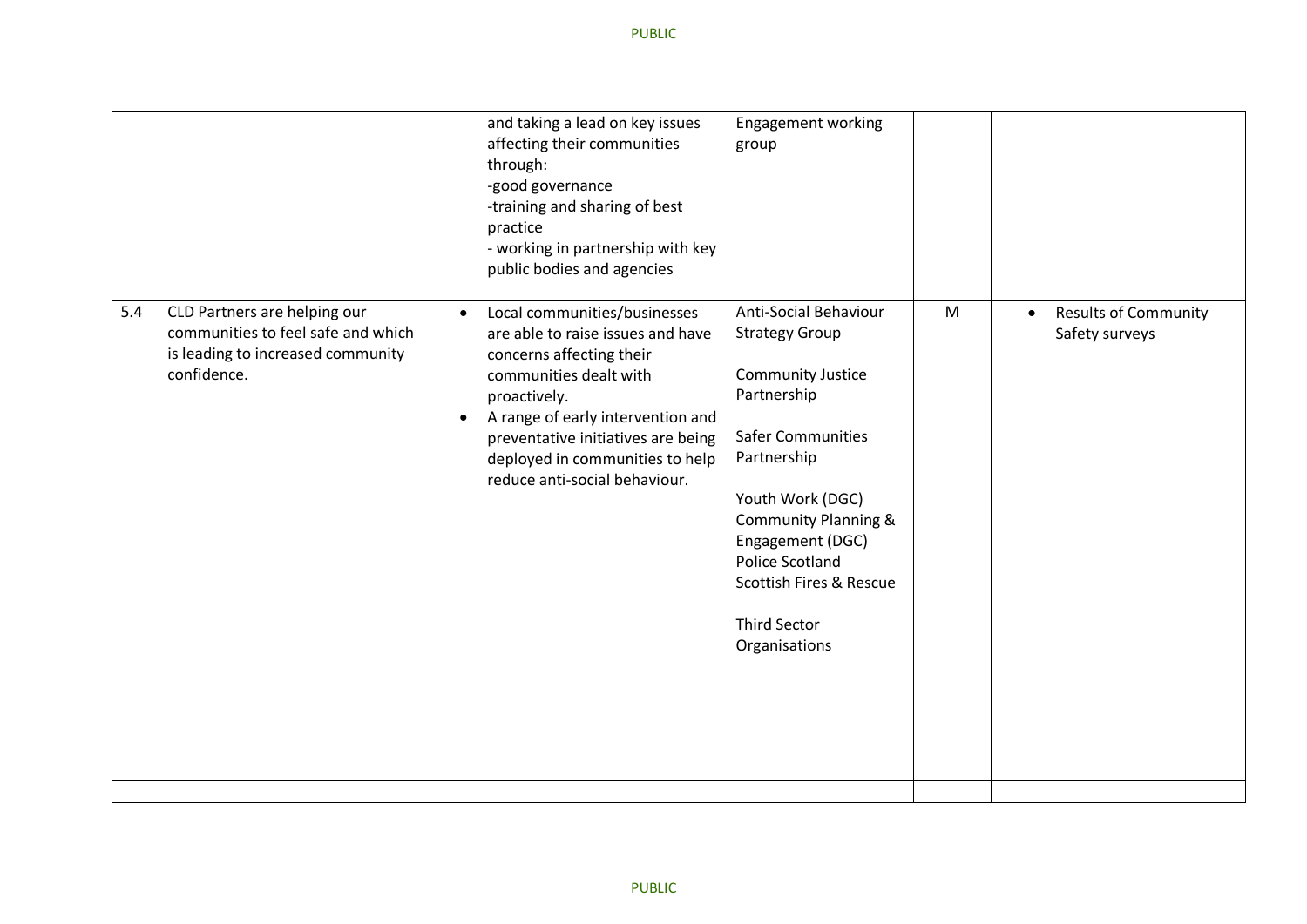|     | Theme 6 - Climate Change                                                                                                                                                           |                                                                                                                                                                                                                                                                                                                                     |                                                                                                                                                                                                                                                                                                                                                                                                          |              |                                                                                                                                                       |  |  |  |
|-----|------------------------------------------------------------------------------------------------------------------------------------------------------------------------------------|-------------------------------------------------------------------------------------------------------------------------------------------------------------------------------------------------------------------------------------------------------------------------------------------------------------------------------------|----------------------------------------------------------------------------------------------------------------------------------------------------------------------------------------------------------------------------------------------------------------------------------------------------------------------------------------------------------------------------------------------------------|--------------|-------------------------------------------------------------------------------------------------------------------------------------------------------|--|--|--|
|     | <b>Contribution to LOIP</b><br>Outcome 8 - Individuals and communities are empowered.                                                                                              |                                                                                                                                                                                                                                                                                                                                     |                                                                                                                                                                                                                                                                                                                                                                                                          |              |                                                                                                                                                       |  |  |  |
| 6.1 | <b>Objectives</b><br>CLD Partners are actively working<br>with practitioners, individuals and<br>communities to help increase<br>awareness and understanding of<br>climate change. | <b>Key Actions</b><br>CLD Partners are working with<br>$\bullet$<br>local groups and communities to<br>provide training, information<br>sessions and courses to increase<br>understanding and awareness of<br>Climate Change.<br>Investigate what "Green" skills<br>pathways may look like to meet<br>future labour market demands. | <b>Key Contributors</b><br>Community<br>Development (DGC)<br>Youth Work (DGC)<br><b>Education (DGC)</b><br>Lifelong Learning (DGC)<br>Arts & Culture (DGC)<br>D&G College<br><b>Climate Emergency</b><br><b>Officers Working Group</b><br><b>TSDG</b><br>SOSE<br>Scottish Rural College -<br><b>Dumfries</b><br>NHS D&G<br><b>Health &amp; Social Care</b><br>Partnership<br><b>Economic Development</b> | $\mathsf{S}$ | <b>Success Measures</b><br>% of participants citing<br>$\bullet$<br>increased<br>awareness/understanding<br>No of practitioners<br>receiving training |  |  |  |
|     |                                                                                                                                                                                    |                                                                                                                                                                                                                                                                                                                                     | (DGC)<br><b>Private Sector</b>                                                                                                                                                                                                                                                                                                                                                                           |              |                                                                                                                                                       |  |  |  |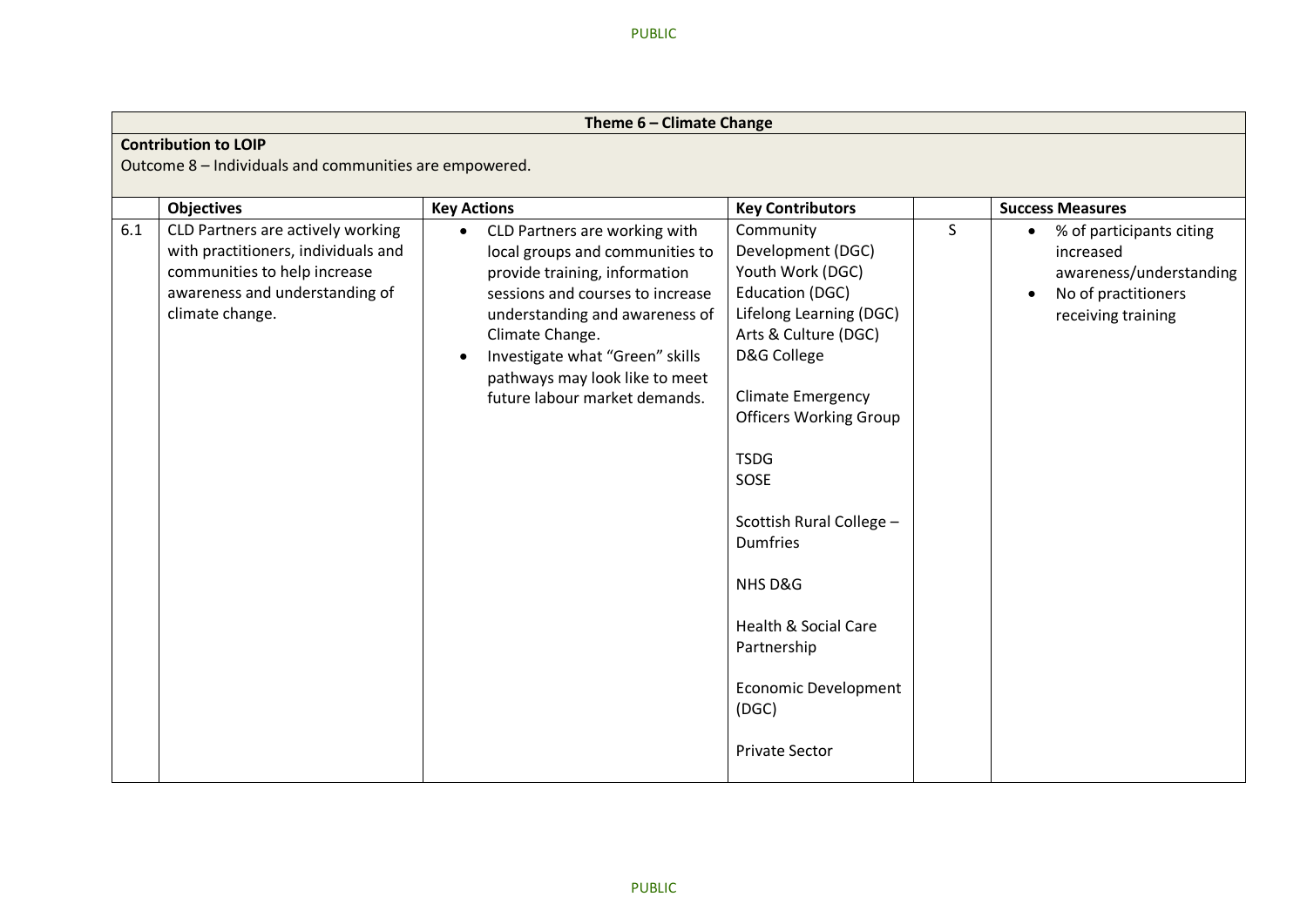|     |                                                                                                                                               |           |                                                                                                                                                                                                                                                                                                                                                                        | Voluntary groups &                                                                                                                                                                                                                                                                                                                                                      |     |                                                                                                                                                                                                                                    |
|-----|-----------------------------------------------------------------------------------------------------------------------------------------------|-----------|------------------------------------------------------------------------------------------------------------------------------------------------------------------------------------------------------------------------------------------------------------------------------------------------------------------------------------------------------------------------|-------------------------------------------------------------------------------------------------------------------------------------------------------------------------------------------------------------------------------------------------------------------------------------------------------------------------------------------------------------------------|-----|------------------------------------------------------------------------------------------------------------------------------------------------------------------------------------------------------------------------------------|
|     |                                                                                                                                               |           |                                                                                                                                                                                                                                                                                                                                                                        | organisations                                                                                                                                                                                                                                                                                                                                                           |     |                                                                                                                                                                                                                                    |
| 6.2 | CLD Partners are actively working<br>with individuals and communities<br>to help support action to mitigate<br>the effects of Climate Change. | $\bullet$ | CLD Partners are working with<br>communities to help identify and<br>take forward projects and<br>initiatives which would positively<br>contribute to Climate change.<br>Integrate a carbon neutral<br>approach into service planning<br>and provision.<br>Investigate opportunities for CLD<br>to get involved in the Galloway<br>and Southern Ayrshire<br>Biosphere. | Community<br>Development (DGC)<br>Youth Work (DGC)<br>Education (DGC)<br>Lifelong Learning (DGC)<br>Arts & Culture (DGC)<br>D&G College<br><b>Climate Emergency</b><br><b>Officers Working Group</b><br>NHS D&G<br><b>Health &amp; Social Care</b><br>Partnership<br><b>Economic Development</b><br>(DGC)<br><b>TSDG</b><br>SOSE<br>Voluntary groups &<br>organisations | S/M | No. of projects supported<br>$\bullet$<br>Producing case<br>$\bullet$<br>studies/identifying best<br>practice<br>Climate change toolkit for<br>$\bullet$<br>staff teams<br>No of Climate Change<br>$\bullet$<br>Champions in place |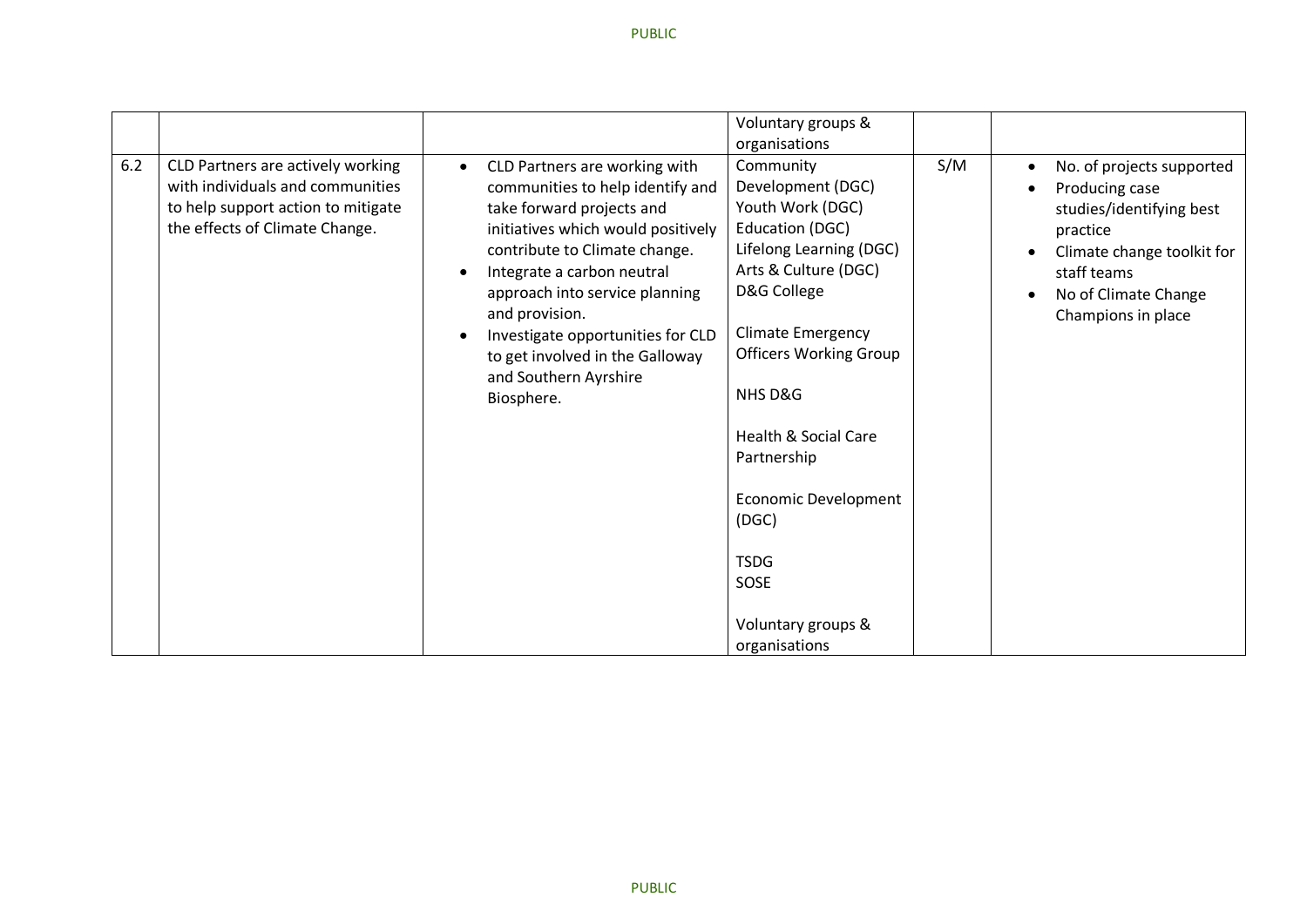|     |                                                                                                                                                                                                                       | <b>Enabling Themes</b>                                                                                                                                                                                                                                                                                                                                                                                                                                                                                                                                                                                                               |                                                                                                                                                                                                              |              |                                                                                                                                                                                                                                                                                                                  |
|-----|-----------------------------------------------------------------------------------------------------------------------------------------------------------------------------------------------------------------------|--------------------------------------------------------------------------------------------------------------------------------------------------------------------------------------------------------------------------------------------------------------------------------------------------------------------------------------------------------------------------------------------------------------------------------------------------------------------------------------------------------------------------------------------------------------------------------------------------------------------------------------|--------------------------------------------------------------------------------------------------------------------------------------------------------------------------------------------------------------|--------------|------------------------------------------------------------------------------------------------------------------------------------------------------------------------------------------------------------------------------------------------------------------------------------------------------------------|
|     |                                                                                                                                                                                                                       | Theme 7 - Digital                                                                                                                                                                                                                                                                                                                                                                                                                                                                                                                                                                                                                    |                                                                                                                                                                                                              |              |                                                                                                                                                                                                                                                                                                                  |
|     | <b>Contribution to LOIP</b>                                                                                                                                                                                           |                                                                                                                                                                                                                                                                                                                                                                                                                                                                                                                                                                                                                                      |                                                                                                                                                                                                              |              |                                                                                                                                                                                                                                                                                                                  |
|     | Outcome 7 - People are well connected.                                                                                                                                                                                |                                                                                                                                                                                                                                                                                                                                                                                                                                                                                                                                                                                                                                      |                                                                                                                                                                                                              |              |                                                                                                                                                                                                                                                                                                                  |
|     | <b>Objective</b>                                                                                                                                                                                                      | <b>Key Actions</b>                                                                                                                                                                                                                                                                                                                                                                                                                                                                                                                                                                                                                   | <b>Key Contributors</b>                                                                                                                                                                                      |              | <b>Success Factors</b>                                                                                                                                                                                                                                                                                           |
| 7.1 | Providing targeted support through<br>CLD Partners to ensure that those<br>who need assistance most are able<br>to become more confident in using<br>the essential digital skills for life<br>and work.               | Establish a strategic lead for<br>Digital inclusion through CP<br><b>Partners</b><br>Analyse recent research<br>undertaken on digital exclusion<br>in Dumfries and Galloway to<br>identify key gaps.<br>Develop a co-ordinated digital<br>skills programme and informal<br>support offer through partners.<br>Track and monitor progress of<br>learning and confidence.<br>Partners are working together<br>and with community<br>groups/organisations to<br>maximise opportunities linked to<br>the new South of Scotland Digital<br>Skills Hub.<br>Develop digital<br>$\bullet$<br>volunteers/champions to<br>support communities. | D&G College<br><b>TSDG</b><br>Lifelong Learning (DGC)<br>Youth Work (DGC)<br>People &<br><b>Transformation (DGC)</b><br>Poverty & Inequalities<br>Partnership<br>SOSE<br>Voluntary groups &<br>organisations | $\mathsf{S}$ | No. of partners with<br>$\bullet$<br>digital exclusion plans in<br>place<br>% citing increased<br>confidence in digital skills<br>No. of<br>$\bullet$<br>groups/organisations<br>within D&G benefitting<br>from the new digital skills<br>hub<br>No. of digital<br>$\bullet$<br>volunteers/champions in<br>place |
| 7.2 | Ensuring that funding opportunities<br>available to support the purchase<br>of digital devices; improve<br>connectivity and reduce digital<br>exclusion are co-ordinated across<br>partners and targeted at those who | Use CLD Partner intelligence to<br>identify gaps.<br>Further develop the D&G Digital<br>Partnership to share best<br>practice and identify local need.                                                                                                                                                                                                                                                                                                                                                                                                                                                                               | D&G College<br>Youth Work<br>Lifelong Learning<br>SOSE<br><b>TSDG</b>                                                                                                                                        | S.           | Partners have worked<br>$\bullet$<br>together to co-ordinate<br>applications and reduced<br>digital gap<br>Amount of funding                                                                                                                                                                                     |
|     | need assistance most.                                                                                                                                                                                                 |                                                                                                                                                                                                                                                                                                                                                                                                                                                                                                                                                                                                                                      |                                                                                                                                                                                                              |              | secured from Connecting<br>Scotland                                                                                                                                                                                                                                                                              |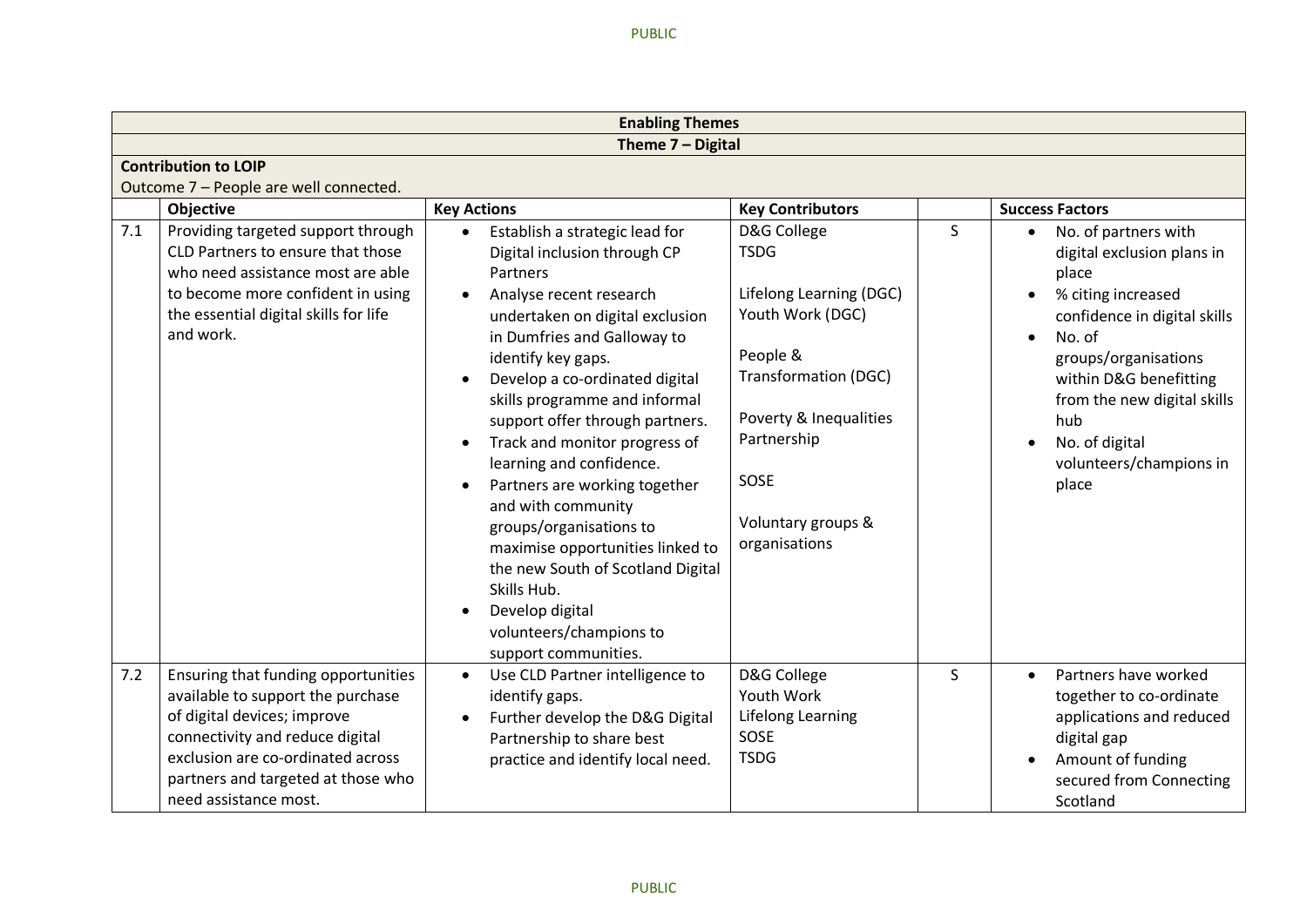|     |                                                                                                                                                                                                                         | Maximise use of Connecting<br>$\bullet$<br>Scotland funding to help<br>eliminate digital exclusion.                                                                                                                                                                                                                                                                                         | Voluntary groups &<br>organisations<br><b>HSC Community</b><br>Development<br>NHS D&G                                                                                                              |     | No of devices issued<br>$\bullet$<br>through Connecting<br>Scotland funding                                                                                                                                                                                                                                              |
|-----|-------------------------------------------------------------------------------------------------------------------------------------------------------------------------------------------------------------------------|---------------------------------------------------------------------------------------------------------------------------------------------------------------------------------------------------------------------------------------------------------------------------------------------------------------------------------------------------------------------------------------------|----------------------------------------------------------------------------------------------------------------------------------------------------------------------------------------------------|-----|--------------------------------------------------------------------------------------------------------------------------------------------------------------------------------------------------------------------------------------------------------------------------------------------------------------------------|
| 7.3 | Supporting the CLD workforce to<br>develop a high level of digital<br>competence to enable them to<br>support others and make best using<br>of new digital platforms and<br>technologies<br><b>Contribution to LOIP</b> | Assess digital gaps in the<br>workforce.<br>Design and implement a<br>programme to upskill and<br>support practitioners.<br>Theme 8 - Volunteering                                                                                                                                                                                                                                          | <b>CLD Partnership</b><br><b>HSC Community</b><br>Development<br>NHS D&G                                                                                                                           | S.  | Assessment of skills gap<br>$\bullet$<br>complete<br>% of practitioners citing<br>increased knowledge/<br>confidence in skills<br>No of Digital Champions<br>$\bullet$<br>in place                                                                                                                                       |
|     | Outcome 8 - Individuals and communities are empowered.                                                                                                                                                                  |                                                                                                                                                                                                                                                                                                                                                                                             |                                                                                                                                                                                                    |     |                                                                                                                                                                                                                                                                                                                          |
|     | <b>Objectives</b>                                                                                                                                                                                                       | <b>Key Actions</b>                                                                                                                                                                                                                                                                                                                                                                          | <b>Key Contributors</b>                                                                                                                                                                            |     | <b>Success Measures</b>                                                                                                                                                                                                                                                                                                  |
| 8.1 | CLD partners are working together<br>to share best practice, co-ordinate<br>opportunities and ensure high<br>quality experiences for our<br>volunteers.                                                                 | Partners have effective<br>$\bullet$<br>procedures, guidance and<br>support arrangements in place<br>for volunteers.<br>Volunteers are being matched to<br>opportunities that best suit their<br>skills and experience and<br>partners are utilising and<br>promoting the new TSDG<br>website for volunteering<br>opportunities.<br>Best practice is shared through<br>the CLD Partnership. | <b>DGC Volunteering</b><br>Group<br><b>TSDG</b><br><b>HSC Community</b><br>Development<br>NHS D&G<br>Lifelong Learning (DGC)<br>Youth Work (DGC)<br>Young Person's<br><b>Guarantee Partnership</b> | S/M | No. of volunteers<br>$\bullet$<br>matched to new<br>opportunities<br>No. of volunteers being<br>$\bullet$<br>supported through the<br><b>NHS Community Health</b><br>Development Volunteer<br>Programme pathway<br>No. of volunteer led &<br>$\bullet$<br>community based health<br>&wellbeing<br>initiatives/activities |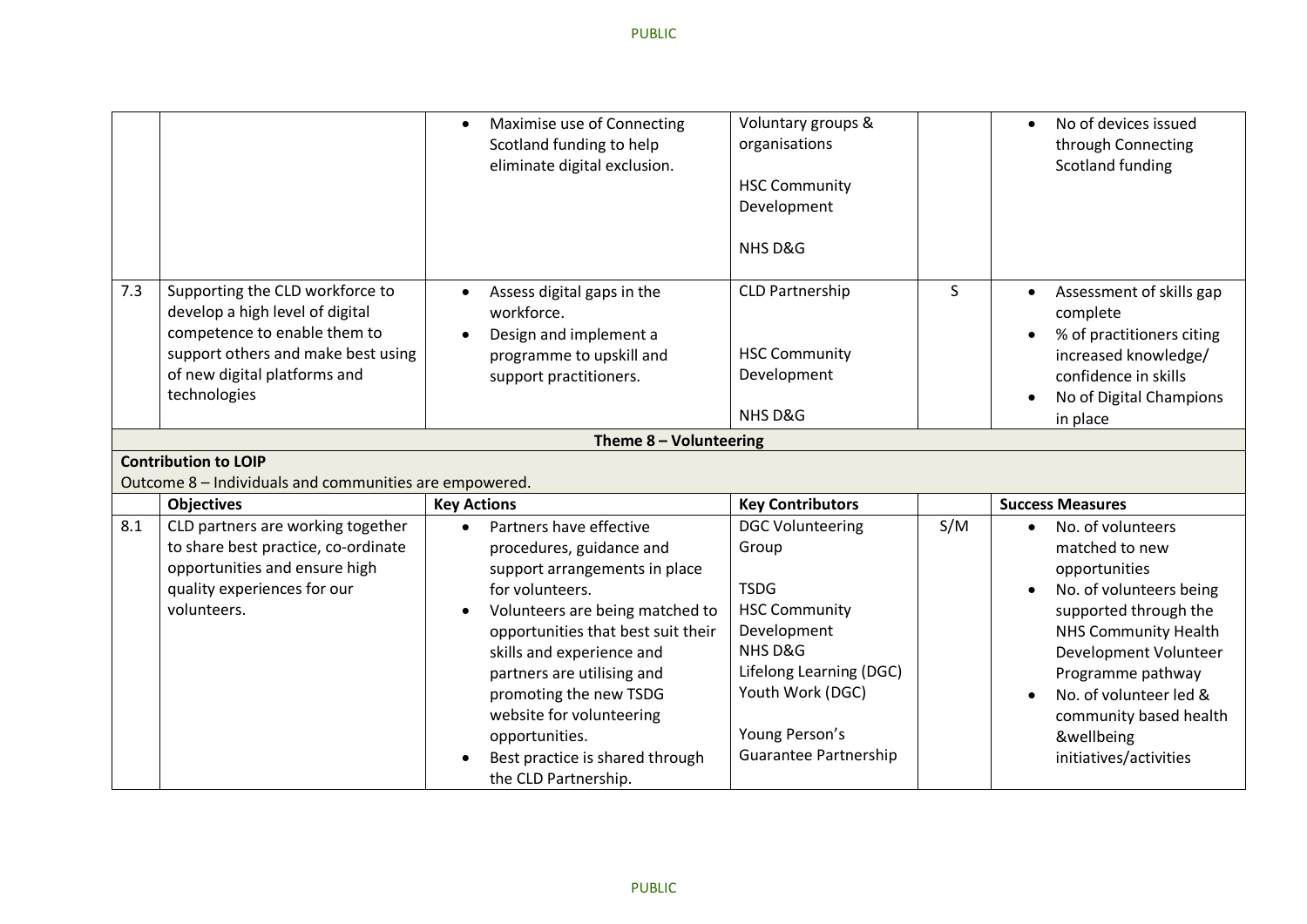|     |                                                                                                        | $\bullet$ | DGC achieve accreditation<br>through Volunteering Scotland.<br>NHS achieve accreditation<br>through investing in volunteers.<br>Increasing opportunities for<br>young volunteers.<br>Attracting retirees into<br>volunteering.<br>Investigate use of the Ladder of<br>Participation tool to help<br>measure community<br>representation and participation. | Voluntary groups &<br>organisations                                                                                                                                                                                                     |     |                        |                                                                                                       |
|-----|--------------------------------------------------------------------------------------------------------|-----------|------------------------------------------------------------------------------------------------------------------------------------------------------------------------------------------------------------------------------------------------------------------------------------------------------------------------------------------------------------|-----------------------------------------------------------------------------------------------------------------------------------------------------------------------------------------------------------------------------------------|-----|------------------------|-------------------------------------------------------------------------------------------------------|
| 8.2 | Providing accredited opportunities<br>for volunteers to build confidence<br>and maximise their impact. | $\bullet$ | Volunteers are being engaged to<br>identify need and have access to<br>the support they require.<br>Partners are offering a range of<br>accredited awards to support<br>volunteers.                                                                                                                                                                        | Community<br>Development (DGC)<br><b>TSDG</b><br><b>HSC Community</b><br>Development<br>NHS D&G<br>Lifelong Learning (DGC)<br>Youth Work (DGC)<br>Young Person's<br><b>Guarantee Partnership</b><br>Voluntary groups &<br>organisations | S/M | $\bullet$<br>$\bullet$ | No of volunteers citing<br>increased confidence<br>No of volunteers<br>achieving accredited<br>awards |
| 8.3 | Recognise the efforts and<br>achievements of volunteering<br>through celebration events.               |           | A range of celebration events are<br>organised each year.                                                                                                                                                                                                                                                                                                  | As above.                                                                                                                                                                                                                               | M   |                        | No of celebration events<br>held                                                                      |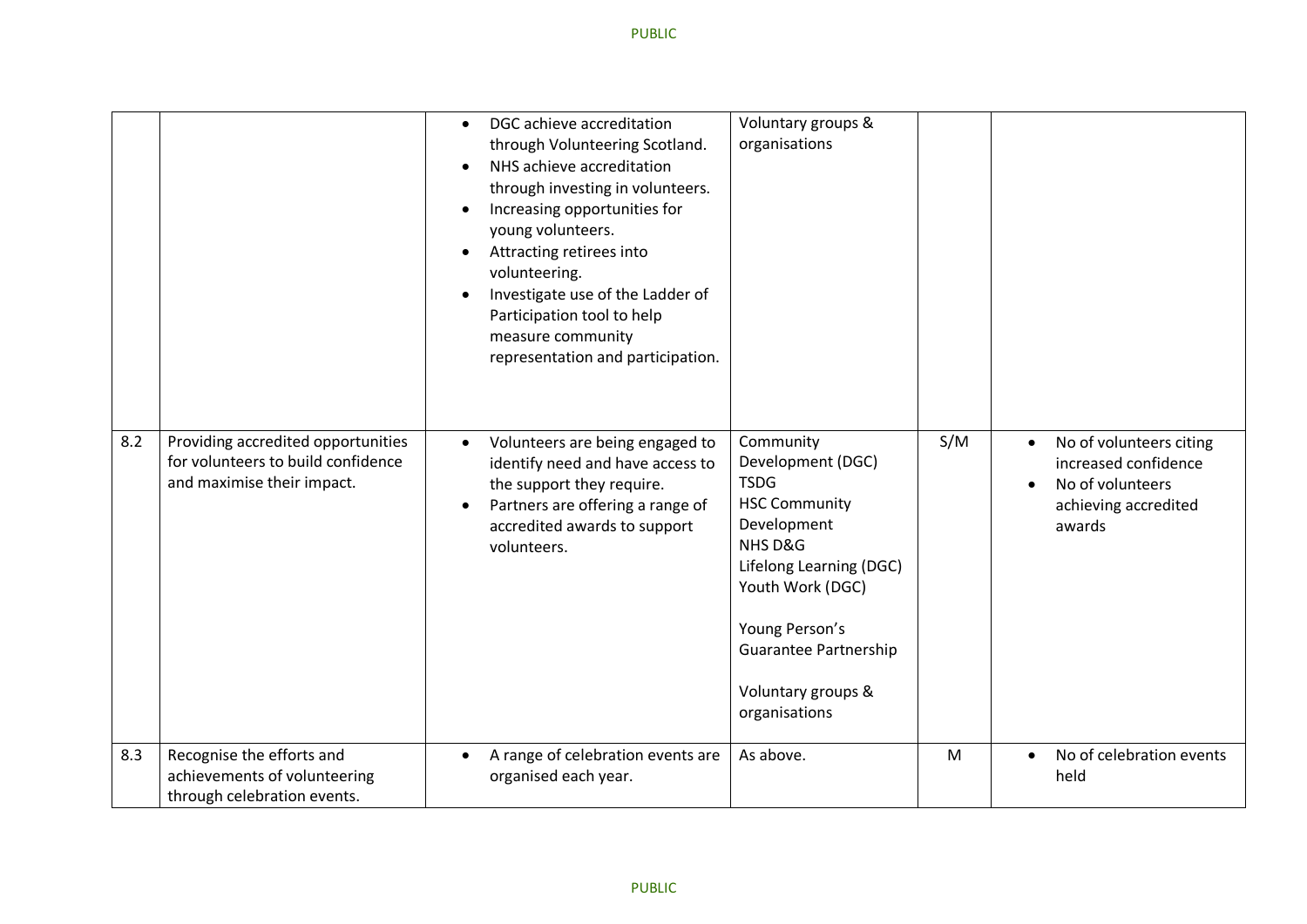|     | <b>Contribution to LOIP</b><br>Outcome 2 - Learning opportunities are available to those who<br>need them most.                         | Partners are maximising informal<br>$\bullet$<br>opportunities/success stories to<br>raise the profile of volunteering<br>and thanks volunteers.<br>Theme 9 - Workforce                                                                                                                                                                                                                                                                                            |                                                                                                                                                                                                                                                                                                                                 |     |                                                                                                                                                              |
|-----|-----------------------------------------------------------------------------------------------------------------------------------------|--------------------------------------------------------------------------------------------------------------------------------------------------------------------------------------------------------------------------------------------------------------------------------------------------------------------------------------------------------------------------------------------------------------------------------------------------------------------|---------------------------------------------------------------------------------------------------------------------------------------------------------------------------------------------------------------------------------------------------------------------------------------------------------------------------------|-----|--------------------------------------------------------------------------------------------------------------------------------------------------------------|
| 9.1 | Develop a new sustainable<br>qualification pathway within the<br>region to increase the number of<br>people pursuing careers within CLD | Assess what qualifications are<br>$\bullet$<br>currently being offered through<br>key partners.<br>Re-fresh/update content of<br>courses, where appropriate.<br>Increase awareness of what is<br>available and ensure a network<br>of work placements is available<br>to support progression.<br>Secure cohorts in NC/HNC<br>qualifications at D&G College<br>from 2022 academic year.<br>Help support the current<br>workforce gap within Health &<br>Social care | D&G College<br>Lifelong Learning<br>Youth Work<br><b>Employability &amp; Skills</b><br><b>TSDG</b><br>Education<br>University of the West<br>of Scotland (UWS)<br><b>D&amp;G CLD Practitioner's</b><br>Collective<br>Youth Work<br><b>Practitioner's Forums</b><br><b>Employability Training</b><br><b>Practitioner's Forum</b> | S/M | No. of people progressing<br>$\bullet$<br>into formal CLD<br>qualifications                                                                                  |
| 9.2 | Ensure our CLD Workforce have the<br>necessary skills and training to help<br>support our communities to<br>recovery                    | Collate recent research<br>$\bullet$<br>undertaken on the needs of our<br>workforce<br>Ensure that training and support<br>$\bullet$<br>is provided across the following<br>key areas, in particular:<br><b>Digital Skills</b>                                                                                                                                                                                                                                     | D&G College<br>Lifelong Learning<br>Youth Work<br><b>Employability &amp; Skills</b><br><b>TSDG</b><br>Education                                                                                                                                                                                                                 | S.  | No. of courses/learning<br>events facilitated to meet<br>the needs of<br>practitioner's<br>No. of practitioner's citing<br>that their needs have<br>been met |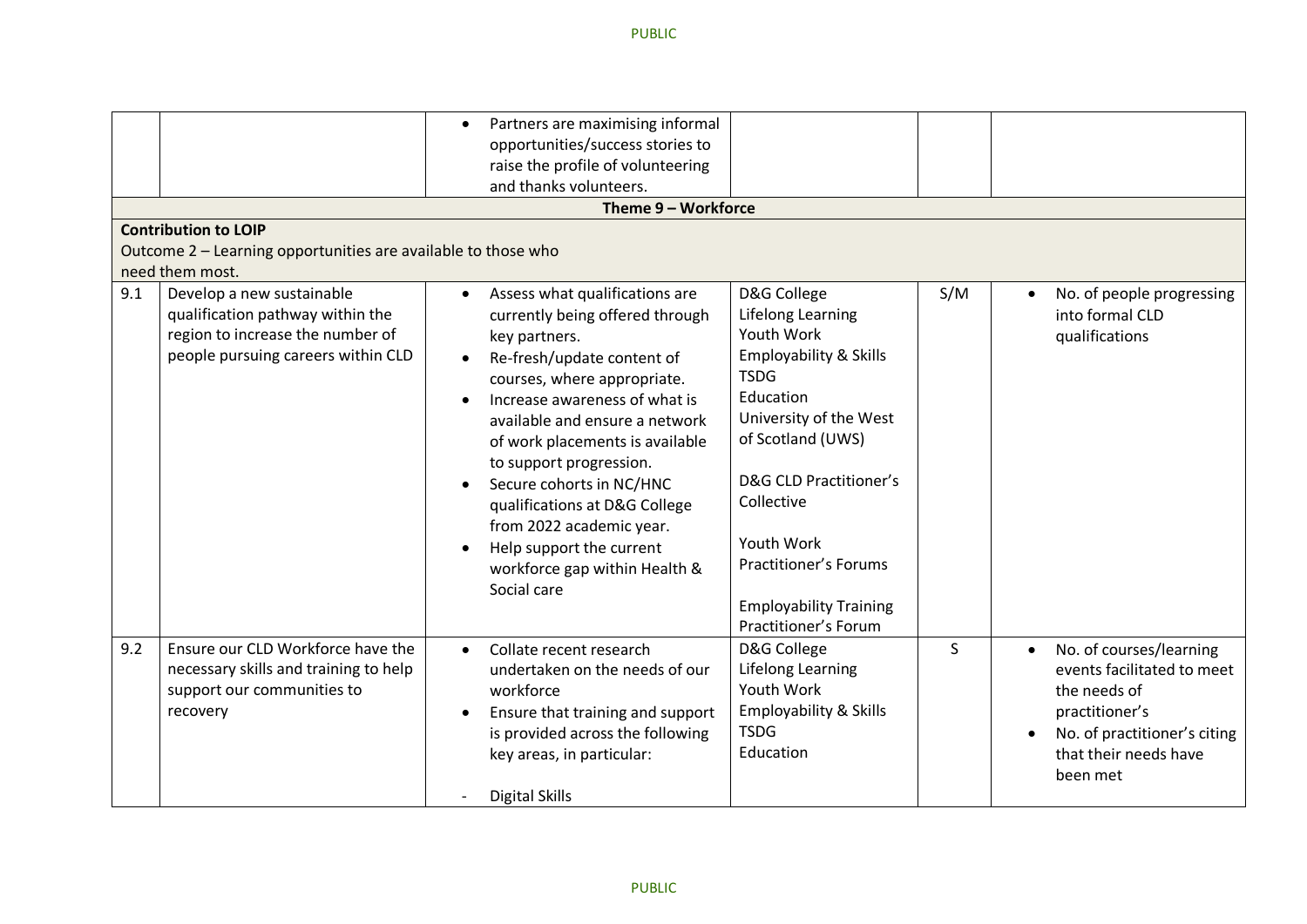|     |                                                                                                                                                                                                   | Health & Wellbeing<br>Community engagement<br><b>Trauma Informed Approaches</b><br>Monitor to ensure approaches<br>are integrated into practice.                                                                                                                                                                                                                                                                                                                                            | <b>D&amp;G CLD Practitioner's</b><br>Collective<br>Youth Work<br><b>Practitioner's Forums</b><br><b>Employability Training</b><br>Practitioner's Forum<br>SW Network/SWEIC |     | No of Practitioners<br>$\bullet$<br>receiving practice<br>supervision                                                                                                                    |
|-----|---------------------------------------------------------------------------------------------------------------------------------------------------------------------------------------------------|---------------------------------------------------------------------------------------------------------------------------------------------------------------------------------------------------------------------------------------------------------------------------------------------------------------------------------------------------------------------------------------------------------------------------------------------------------------------------------------------|----------------------------------------------------------------------------------------------------------------------------------------------------------------------------|-----|------------------------------------------------------------------------------------------------------------------------------------------------------------------------------------------|
| 9.3 | Support the development of the<br><b>CLD Practitioners' Collective to</b><br>support CLD practitioners in their<br>practice and act as an advisory<br>group on local and national CLD<br>matters. | A self-sustaining network is<br>established with clear<br>governance arrangements in<br>place.<br>Facilitate learning opportunities<br>and peer support mechanisms<br>for practitioners.<br>Capture the views of<br>practitioners to help inform local<br>and national planning.<br>Increase learning opportunities<br>and support for CLD<br>practitioner's working within<br>local third sector groups and<br>organisations.<br>Capture any unexpected<br>outcomes or actions identified. | <b>D&amp;G CLD Practitioner's</b><br>Collective<br><b>CLD Partnership</b><br>Voluntary groups and<br>organisations                                                         | S/M | No. of learning events<br>facilitated<br>No. of third sector<br>practitioner's benefitting<br>No of Practitioners<br>engaging in peer support<br>opportunities<br>No of events delivered |
| 9.4 | To encourage and increase<br>membership to professional body<br>for CLD (CLD Standards Council).                                                                                                  | Practitioners are being made<br>aware of the opportunities<br>available and benefits of being a<br>member.                                                                                                                                                                                                                                                                                                                                                                                  | <b>D&amp;G CLD Practitioner's</b><br>Collective<br><b>CLD Partnership</b>                                                                                                  | M   | No. of practitioner's<br>$\bullet$<br>affiliated to professional<br>bodies                                                                                                               |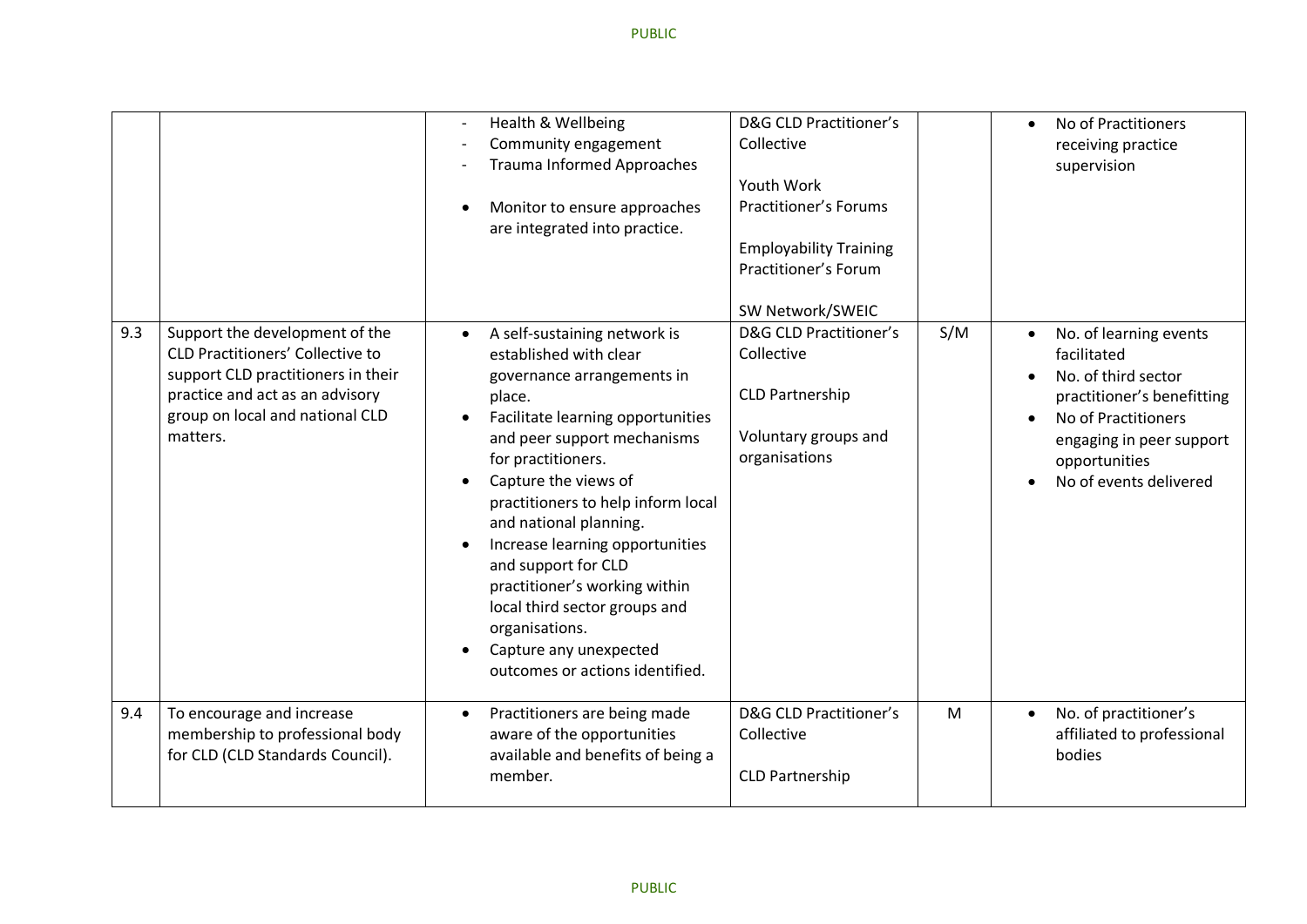| 9.5  | Undertake a full analysis of the CLD<br>Partner Workforce to help inform<br>our future workforce needs.       | Practitioners are actively working<br>$\bullet$<br>to a set of professional<br>standards. (i.e. CLD Core<br>Competences)<br>Encourage membership to other<br>relevant networks/national<br>organisation such as Youth Link<br>and the Scottish Community<br>Development Network, etc.<br>Utilise research undertaken<br>$\bullet$<br>through CLD Plan consultation to<br>identify a baseline position.<br>Undertake an annual partner<br>survey on the needs of the joint<br>CLD workforce and to inform<br>succession planning. | Youth Work<br>Practitioner's Forum<br><b>CLD Partnership</b><br>SW Network/SWEIC | M  | No of practitioners<br>$\bullet$<br>engaging in the<br><b>Practitioner's Collective</b><br>No. of CLD Sector staff<br>Participation levels in<br>annual survey |
|------|---------------------------------------------------------------------------------------------------------------|----------------------------------------------------------------------------------------------------------------------------------------------------------------------------------------------------------------------------------------------------------------------------------------------------------------------------------------------------------------------------------------------------------------------------------------------------------------------------------------------------------------------------------|----------------------------------------------------------------------------------|----|----------------------------------------------------------------------------------------------------------------------------------------------------------------|
|      |                                                                                                               | Integrate broader needs of the<br>workforce through the SWEIC.                                                                                                                                                                                                                                                                                                                                                                                                                                                                   |                                                                                  |    |                                                                                                                                                                |
|      |                                                                                                               | Theme 10 - Governance and Quality Assurance                                                                                                                                                                                                                                                                                                                                                                                                                                                                                      |                                                                                  |    |                                                                                                                                                                |
|      | Objective                                                                                                     | <b>Key Actions</b>                                                                                                                                                                                                                                                                                                                                                                                                                                                                                                               | <b>Key Contributors</b>                                                          |    | <b>Success measures</b>                                                                                                                                        |
| 10.1 | Agree and implement an updated<br>Terms of Reference for the CLD<br>Partnership.                              | Partners have jointly developed<br>and agreed a new Terms of<br>Reference.<br>Partners are committing to the<br>expectations outlined in the<br>Terms of Reference.                                                                                                                                                                                                                                                                                                                                                              | <b>CLD Partnership</b>                                                           | S. | Terms of reference<br>agreed and reviewed on<br>an annual basis                                                                                                |
| 10.2 | Undertake a partner self-evaluation<br>against the new Quality Indicators<br>and develop an improvement plan. | Review previous self-evaluation<br>$\bullet$<br>activity and improvement plan.<br>Identify most beneficial QI's to<br>focus on as a partnership.                                                                                                                                                                                                                                                                                                                                                                                 | <b>CLD Partnership</b><br><b>Education Scotland</b>                              | S  | Annual self-evaluation<br>$\bullet$<br>undertaken with<br>improvement plan in<br>place                                                                         |